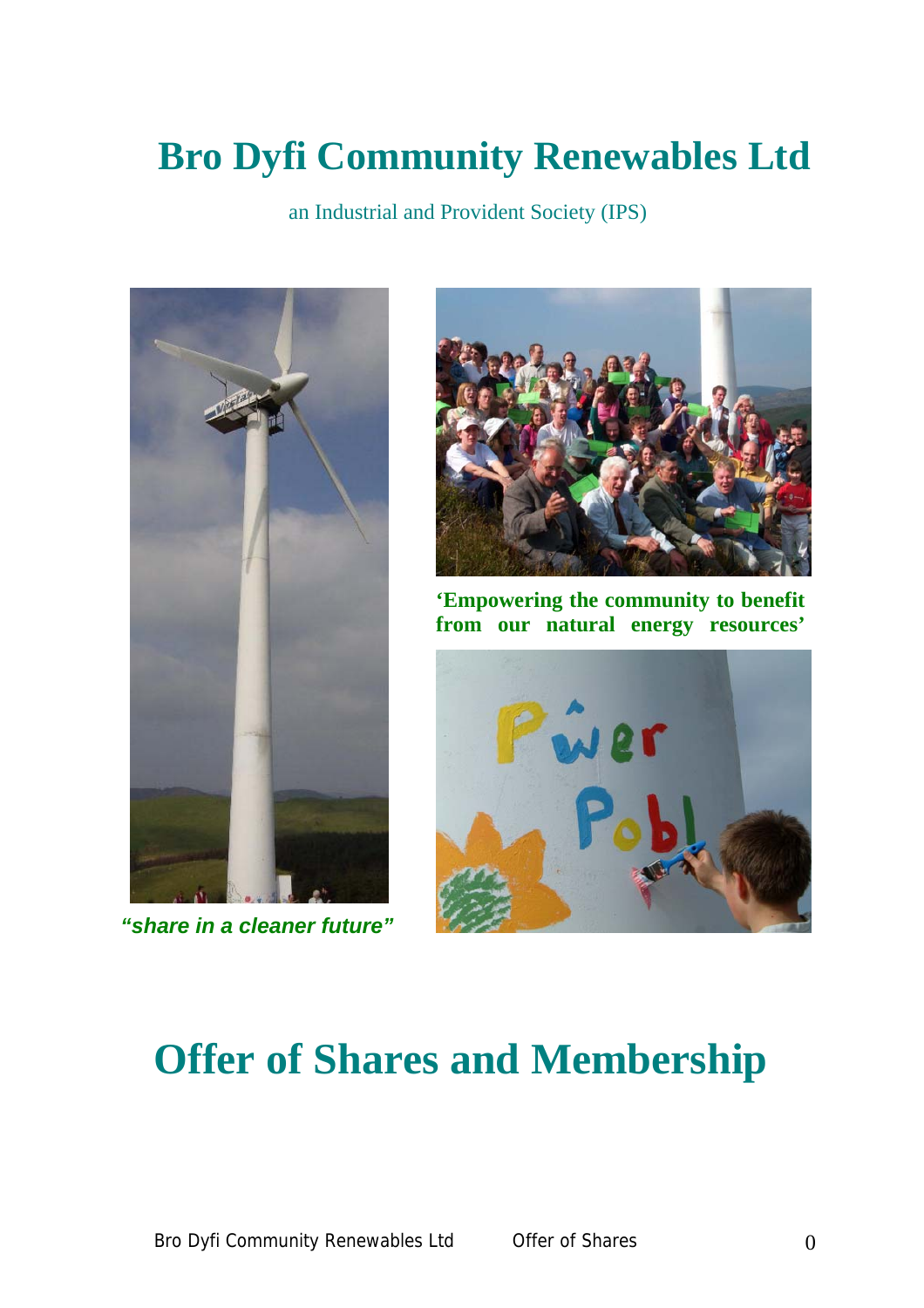# **Contents**

| The environmental challenge2              |  |
|-------------------------------------------|--|
|                                           |  |
| Part One ~ Background4                    |  |
| Bro Dyfi Community Renewables Ltd 4       |  |
|                                           |  |
|                                           |  |
| The replacement wind turbine 4            |  |
|                                           |  |
|                                           |  |
| <b>Part Two ~ Investment Opportunity6</b> |  |
|                                           |  |
| Why should you apply for shares BDCR?6    |  |
|                                           |  |
| What are the benefits of owning shares? 6 |  |
|                                           |  |
| Why is BDCR a Co-operative Society?7      |  |
|                                           |  |

#### **[Part Three ~ The Share Offer](#page-8-0)**.............8 Key dates [........................................................8](#page-8-0)

[Why invest in wind energy?](#page-7-0) ...........................7 [Promoting local development](#page-7-0) .........................7

#### **[Part Four ~ Investment & Taxation](#page-14-0)**

| Individuals qualifying for Relief14        |  |
|--------------------------------------------|--|
|                                            |  |
| Qualification for Relief by the Society 15 |  |
|                                            |  |
|                                            |  |
|                                            |  |
|                                            |  |

# **[Part Five ~ People and governance](#page-16-0)** ..16

|  | Board Members' remuneration and service |  |  |
|--|-----------------------------------------|--|--|
|  |                                         |  |  |

| Part Six ~ Additional Information    |
|--------------------------------------|
|                                      |
|                                      |
| Registered Rules of the Society17    |
|                                      |
|                                      |
|                                      |
|                                      |
|                                      |
|                                      |
| Documents available for inspection18 |
|                                      |
|                                      |

**[Part Seven ~ A Guide to the](#page-19-0)  Application Form**[...............................19](#page-19-0) 

[Important note on Money Laundering.19](#page-19-0) 

**Application Form**[...............................20](#page-20-0) 

| <b>Appendix A</b> – Summary of BDCR |  |  |
|-------------------------------------|--|--|
|                                     |  |  |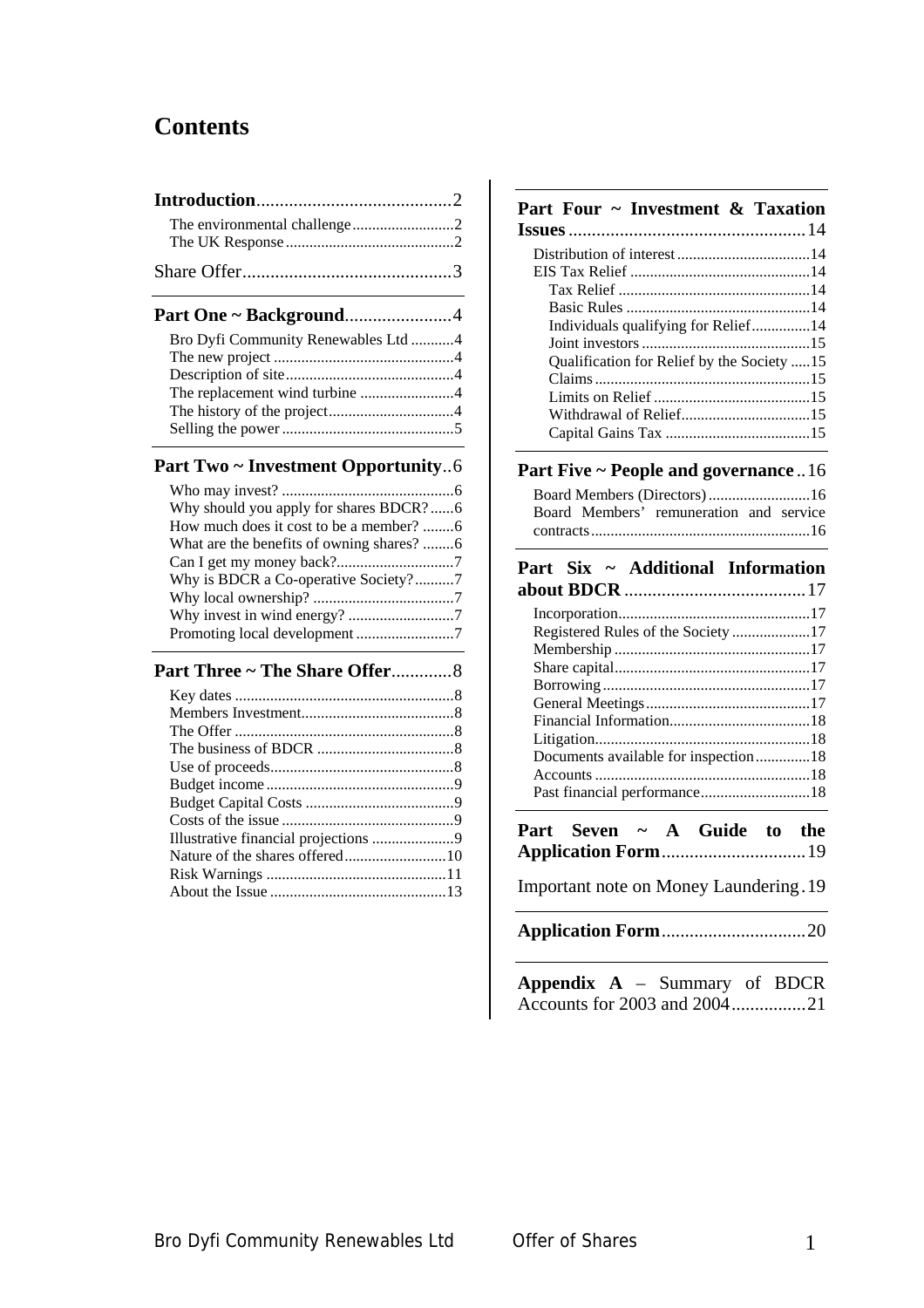# <span id="page-2-0"></span>**Introduction**

The Western World is heavily dependent on fossil fuels. These cause a wide range of environmental problems, which include climate change, widespread air pollution and damage to human health. This dependence also has a heavy influence on international relations and makes the UK vulnerable to disruptions in energy supply.

## **The environmental challenge**

The Inter-Governmental Panel on Climate Change (IGPCC) found that:

"….. *if we continue as we are, global mean temperature would increase by 0.3% per decade (within a range of 0.2 to 0.4 degrees); this is greater than the world has ever seen over the past 10,000 years. Global mean temperature over the next century would become higher than at any time over the last 150,000 years; sea level would rise by 6cm per decade (within a range of 3-10cm per decade) over the next century, 3 to 6 times the rate seen over the last 100 years*".

The United Nations Climate Change Conference in Kyoto, Japan, resulted in the legally binding Kyoto protocol which was agreed by members in 1997 and finally implemented in February 2005. This set a global target for reducing greenhouse gases by 5% between 1990 and the target date window of 2008 – 2012. The European Union has set a target of an 8% reduction of emissions below 1990 levels.

## **The UK Response**

The UK Government is committed to making a full contribution to these reductions through the utilisation of its wind, hydro and biomass resources wherever this is economically and environmentally acceptable. The Government is working towards a target of renewable energy provision amounting to 15% of UK electricity supplies by 2015. Wind energy has been identified as one of the most viable means to achieve the targets, with the potential to generate in excess of 10% of the current UK electricity demand on land alone.

The UK Government has set a target for a  $20\%$  reduction in  $CO<sub>2</sub>$  emissions by 2010, which requires a saving of around 35 million tonnes of carbon. Generation of 10% of the UK's electricity needs from renewables by 2010 would result in a saving of approximately 22 million tonnes of  $CO<sub>2</sub>$ , a substantial contribution to the 20% reduction target.

The Renewables Obligation places a legal requirement on licensed suppliers of electricity to supply an increasing proportion of their electricity supplies to their customers from renewable sources of energy. This requires sustained implementation of proven renewable technologies, especially wind power.

In June 2000, the Royal Commission on Environmental Pollution (RCEP) published its review of the energy prospects for the  $21<sup>st</sup>$  $21<sup>st</sup>$  $21<sup>st</sup>$  Century in *Energy – The Changing Climate<sup>1</sup>*. This notes that whilst the Government's draft climate change programme will go beyond meeting the Kyoto obligation, it is not yet sufficient to achieve the 20% carbon dioxide reduction by 2010.

<span id="page-2-1"></span><sup>&</sup>lt;sup>1</sup> *Energy – The Changing Climate.* Summary of the Royal Commission on Environmental Pollution, 5 June 2000.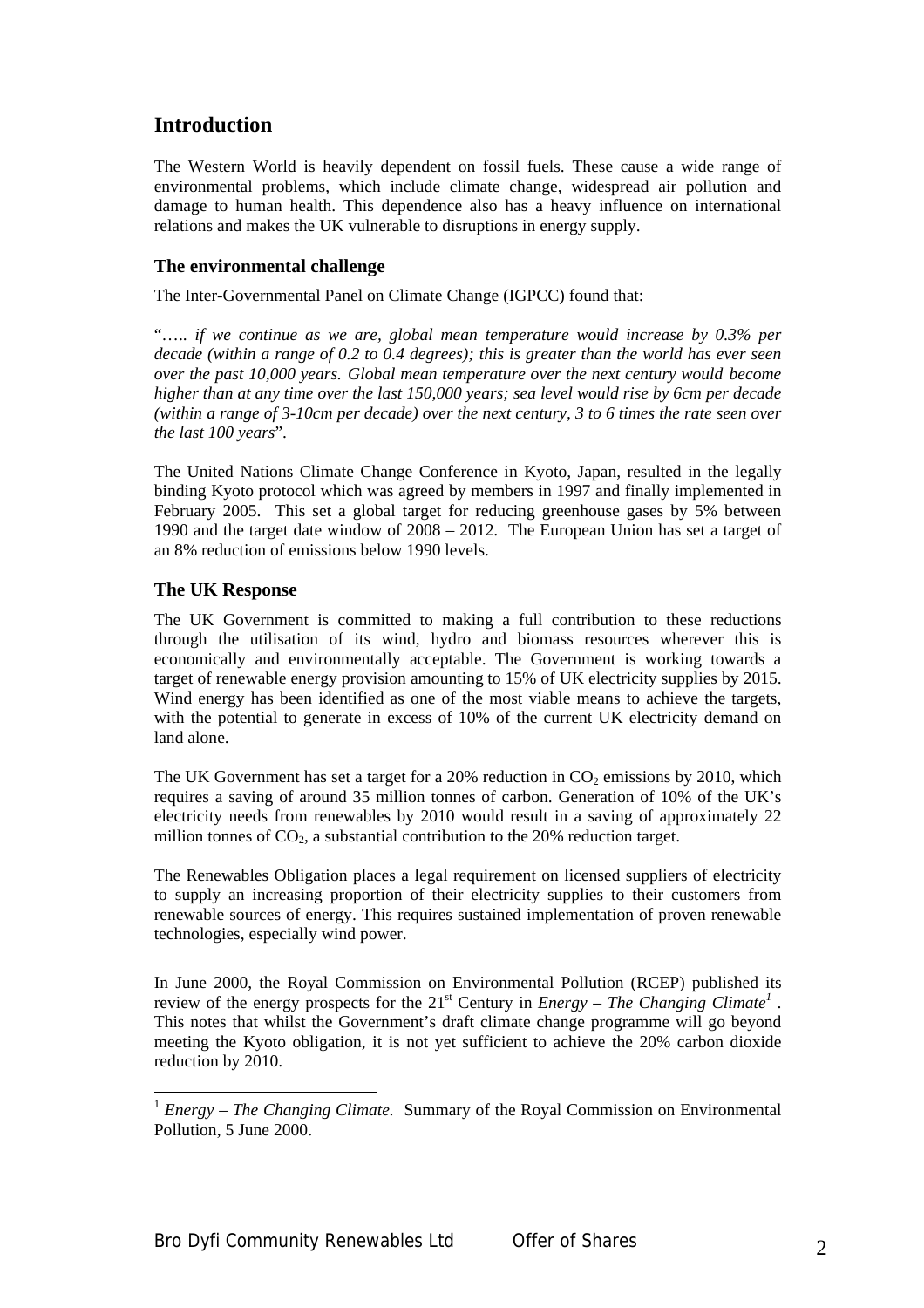<span id="page-3-0"></span>*"Absolute reductions in energy demand and a large deployment of alternative energy sources will be needed if the UK is to make deep and sustained cuts in carbon dioxide emissions while protecting its environment and quality of life. Longer-term targets should be set for expanding the contribution from renewable sources well beyond the 10% of electricity supplies to cover a much larger share of primary energy demand.*"

Following this report, the Government committed itself to further reducing carbon dioxide emissions by 60% from current levels by 2050 through support for energy efficiency measures, cuts in emissions from the transport sector and support for renewable energy generation.

There is an overwhelming need to install land based wind energy projects that are "*economically viable and environmentally acceptable*" at a much faster rate than has been the case over the past decade.

**If you would like to learn how you can contribute to and also benefit from helping the UK to move towards a more sustainable energy system please continue reading.** 

# **Share Offer**

This document is an offer of membership and shares in the capital of a society registered as a bona fide co-operative under section 2 of the Industrial and Provident Societies Acts 1965 to 2003. This advertisement is not treated as a public offer pursuant to the Public Offers of Securities Regulations 1995.

This document has been issued by Bro Dyfi Community Renewables Ltd solely to members of the Renewable Energy Investment Club, including existing members of Bro Dyfi Community Renewables Ltd.

**If you are in any doubt about the contents of this document you should consult a person, such as an independent financial adviser, authorised under the Financial Services and Markets Act 2000 who specialises in advising on the purchase of shares.**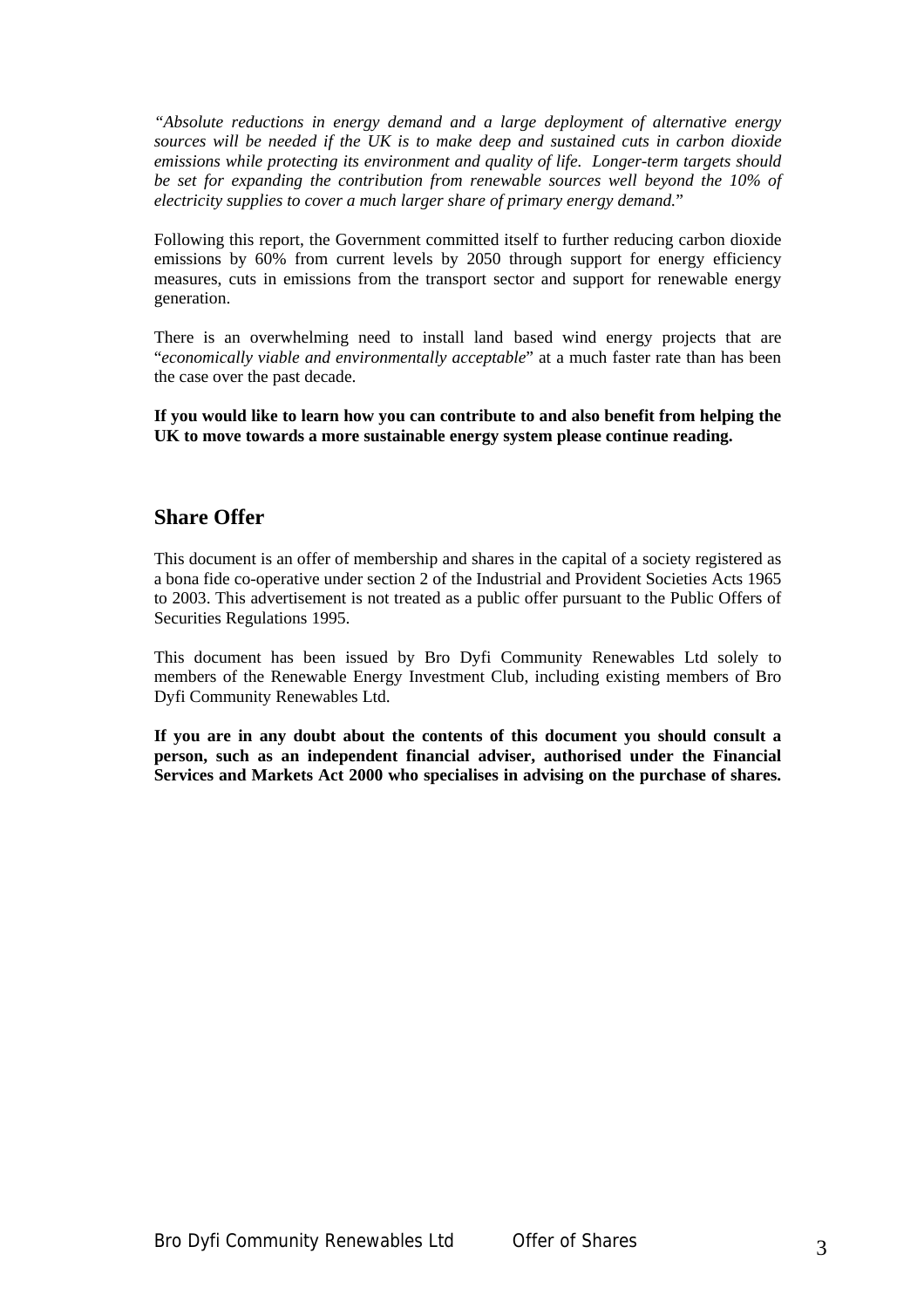# <span id="page-4-0"></span>**Part One ~ Background**

## **Bro Dyfi Community Renewables Ltd (BDCR)**

Bro Dyfi Community Renewables Ltd is a community-owned wind energy co-operative based in the Dyfi Valley in mid Wales and established as an industrial and provident society in October 2001. The 52 existing members of the co-operative are predominantly residents of the Dyfi Valley. The co-operative is run by a management committee of six members with relevant specialist skills.

BDCR already owns and operates a 75kW Vestas V17 wind turbine at Cilgwyn above the Centre for Alternative Technology. Roughly 30% of BDCR's current annual profit goes to a community energy fund used for energy efficiency measures within the Dyfi Valley. This project, officially opened in April 2003, has attracted considerable attention from many parts of the UK and Europe, and recently won an award (Eurosolar UK 2004) as an 'inspiring renewable energy project'.

#### **The new project**

Bro Dyfi Community Renewables Ltd has an opportunity to purchase an existing wind turbine project on Mynydd Glandulas, the hill above the Centre for Alternative Technology. The plan is to replace the existing non-operational wind turbine using finance raised by this offer of shares.

## **Description of site**

The site currently has a 600kW prototype wind turbine (a Wind Energy Group MS-4) which will be replaced by a 500kW wind turbine. New access to the site will be provided by a temporary track from Cilgwyn Forestry. The site is on Mynydd Glandulas, roughly 2 km north of Machynlleth (OS grid reference SH 7634 0395). The proposal does not lie within any areas nationally designated for landscape or nature conservation purposes.

## **The replacement wind turbine**

BDCR has secured a suitable replacement wind turbine from Germany. It is a Nordtank NTK 500/37 stall-regulated turbine manufactured in 1994 and previously in operation for 7 years in the north-west of Germany during which time the turbine operated very reliably. 11 Nordtank turbines of this type have been operating at a site in Carmarthenshire for 10 years at 99.8% availability, i.e. 0.2% downtime due to mechanical breakdown and maintenance. The Nordtank machine is reliable and simple to maintain, and has been inspected and approved by our engineer who has experience on these machines. BDCR have obtained a quotation for a new gearbox which would be fitted prior to installation. Wind turbines are typically designed for an operational life of 25 years but with the replacement of major components (such as the gearbox) can operate successfully for considerable longer.

The new turbine will be mounted on the existing foundation using an adapter that will be designed by leading consulting wind engineers. This enables us to reduce costs and removes the need to transport several hundred tonnes of concrete and steel to the top of Mynydd Glandulas for a new foundation.

## **The history of the project**

In December 2003, BDCR successfully negotiated the rights to purchase the project from CAT. Planning permission was applied for as a variation to the original permission, and granted in July 04. Since then, a technical committee of BDCR members experienced in the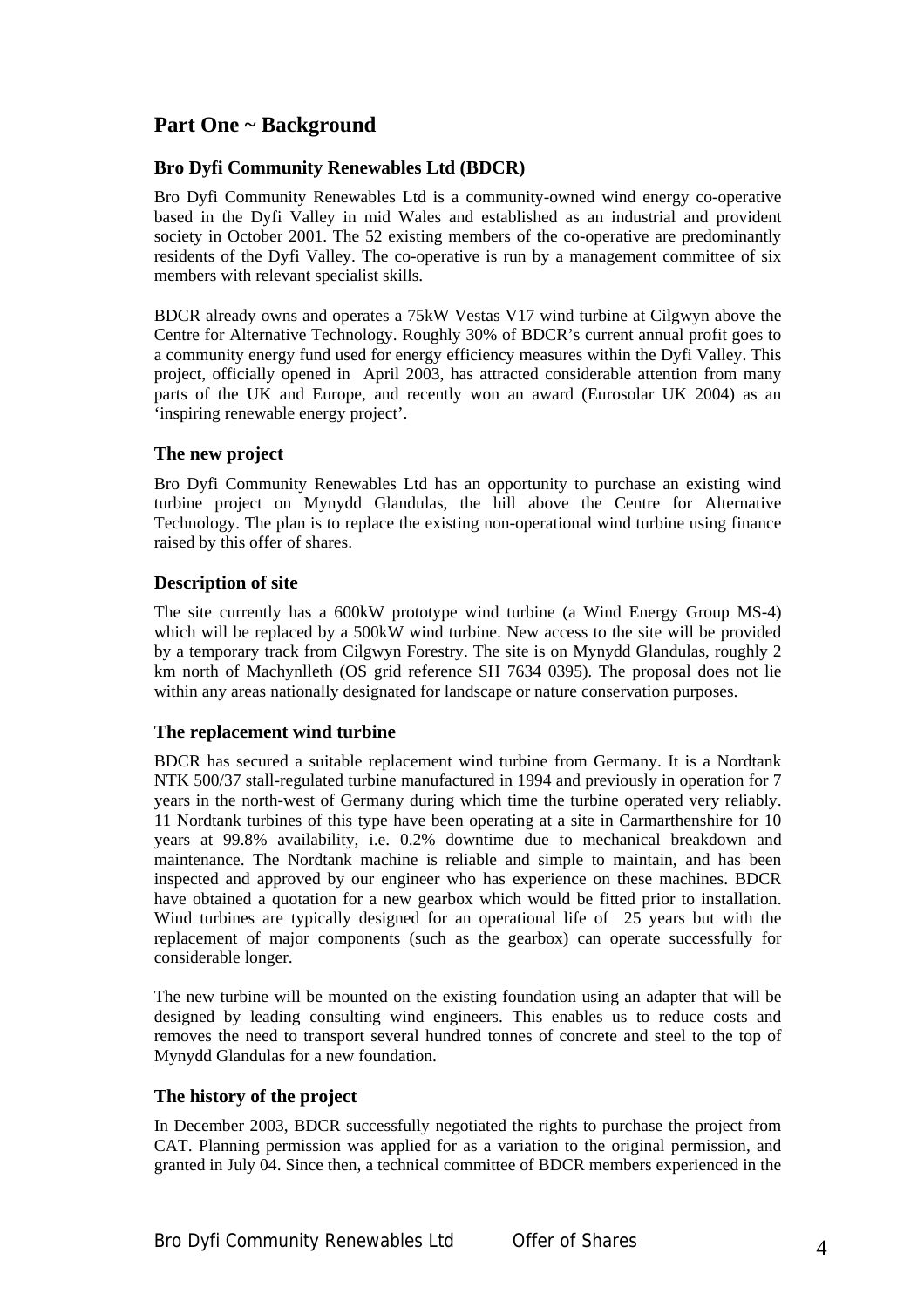<span id="page-5-0"></span>development of renewable energy projects have been putting together the other aspects required to develop the project. These include

- In principle agreements from landowners for a new access track
- Quote for access track
- Negotiations with Highways Department for road improvements
- Site visit by crane contractor
- Negotiation and signing of Heads of Agreement with the principle landowner
- Sourcing and ordering a suitable used wind turbine from Germany
- Negotiation of capital funding
- Installation plan
- Budget costs from contractors

#### **Selling the power**

The site has a NFFO3 power purchase contract to sell electricity to the Non-fossil Fuel Purchasing Agency via the grid for an ongoing period of 7 years. The bulk of the power produced  $(-80%)$  will be sold at a set rate of 7.06 pence per kilowatt-hour (index linked) with the remainder selling for a similar rate dictated by market conditions. The new turbine should produce an amount of electricity equivalent to the average annual needs of approximately one third of the houses in Machynlleth. It is not possible to determine the exact end users, but by feeding the grid near to Machynlleth, it will strengthen the supply in the local area since the town is very isolated from other sources.

At the end of this contract, BDCR will negotiate a Power Purchase Agreement with an electricity supply company to sell the power produced. At this point, BDCR will be able to sell Renewable Obligation Certificates (ROC's) which are part of the Government's strategy to promote renewable electricity generation. The price of ROC's and renewably generated electricity depend on market conditions but currently a typical price for wind generated electricity is between 4.5 and 5 pence per kilowatt-hour for a long term contract, and anything up to 8 pence for short term sales.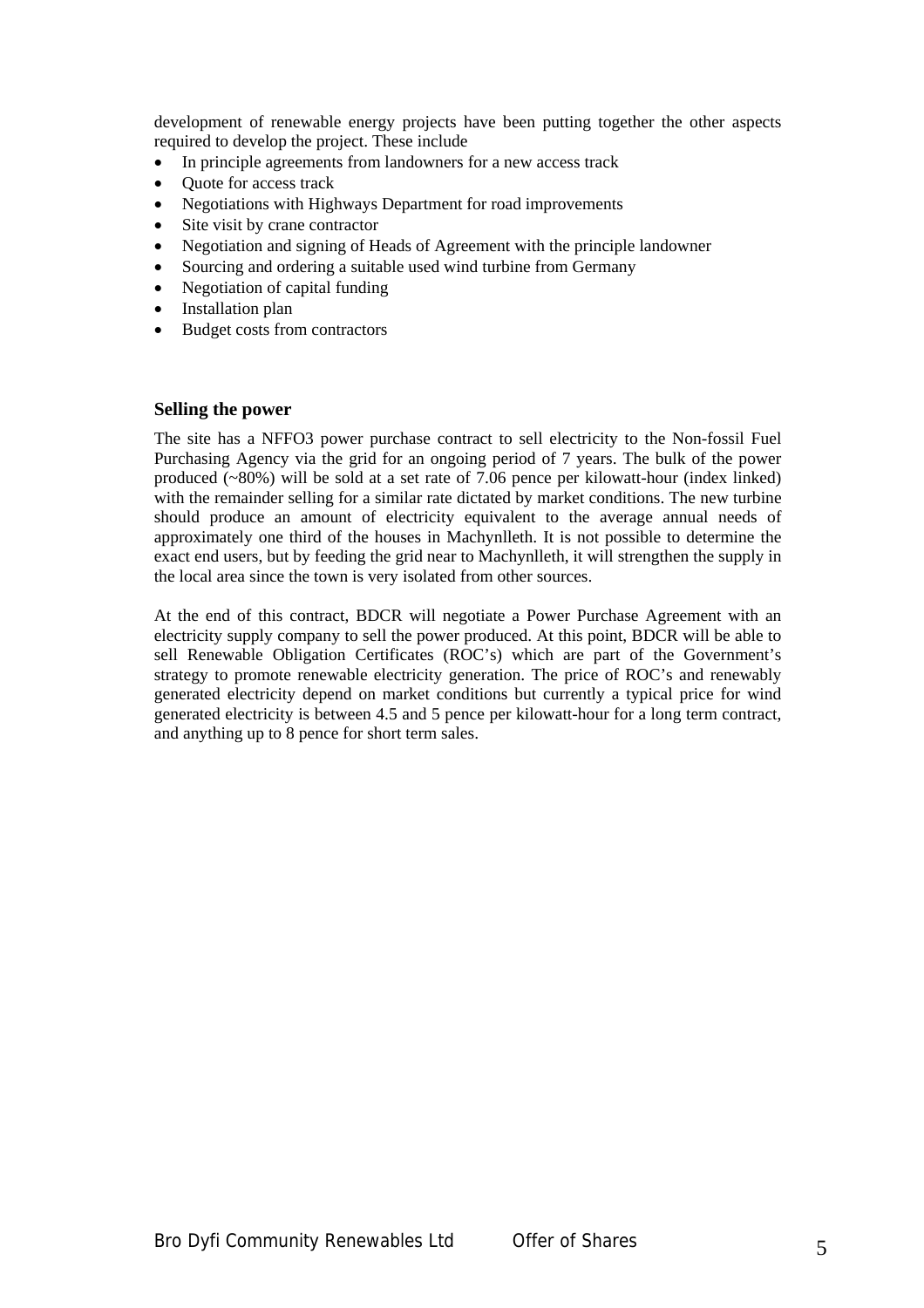# <span id="page-6-0"></span>**Part Two ~ Investment Opportunity**

## *No investment is entirely without risk. You are advised to seek appropriate financial advice before proceeding with this application.*

## **Who may invest?**

Any person aged over 16 years and any company can buy shares in Bro Dyfi Community Renewables Ltd, but in order to encourage the maximum amount of local ownership Bro Dyfi will initially give precedence to applications from members of the Dulas Valley Community Wind Partnership and Bro Dyfi Community Renewables Ltd and thereafter applications from the Dyfi and Dulas Valleys, Wales and then the UK (in that order) if the offer is oversubscribed.

## **Why should you apply for shares in Bro Dyfi Community Renewables Ltd?**

- To make an investment which contributes towards securing a better environment for forthcoming generations.
- To take responsibility for producing the energy that you and your family use no longer just being consumers.
- To provide some income for yourself and your family to offset potential rises in electricity prices in future.
- To share in the benefits from one of the Earth's most abundant resources, the wind!

## **How much does it cost to be a member of Bro Dyfi Community Renewables Ltd?**

Shares in Bro Dyfi Community Renewables Ltd cost £1 each and are sold in £50 multiples. In order to keep administration costs down the minimum investment for a new member has been set at £100. The minimum investment for existing members wishing to subscribe to this offer will be £50.

## **What are the benefits of owning shares?**

As well as having the satisfaction of contributing to a sustainable energy future, it is intended that members of Bro Dyfi Community Renewables Ltd will be offered a competitive return on their investment in the form of annual interest payments.

Combining the new project with the existing one within BDCR will benefit existing and new shareholders of BDCR by improving the overall returns to shareholders in the longterm, with two income streams. This will help to spread any risk and provide sufficient income to allow professional staff (rather than voluntary) to be employed to run the co-op and deal with the day to day administration. Operation and maintenance of the wind turbines will be performed by experienced contractors.

An investment of £500 or more may qualify for 20% tax relief under the Government's Enterprise Investment Scheme (EIS). More information on EIS is provided in Part 4.

The principal risks relating to this investment are set out in Part 3.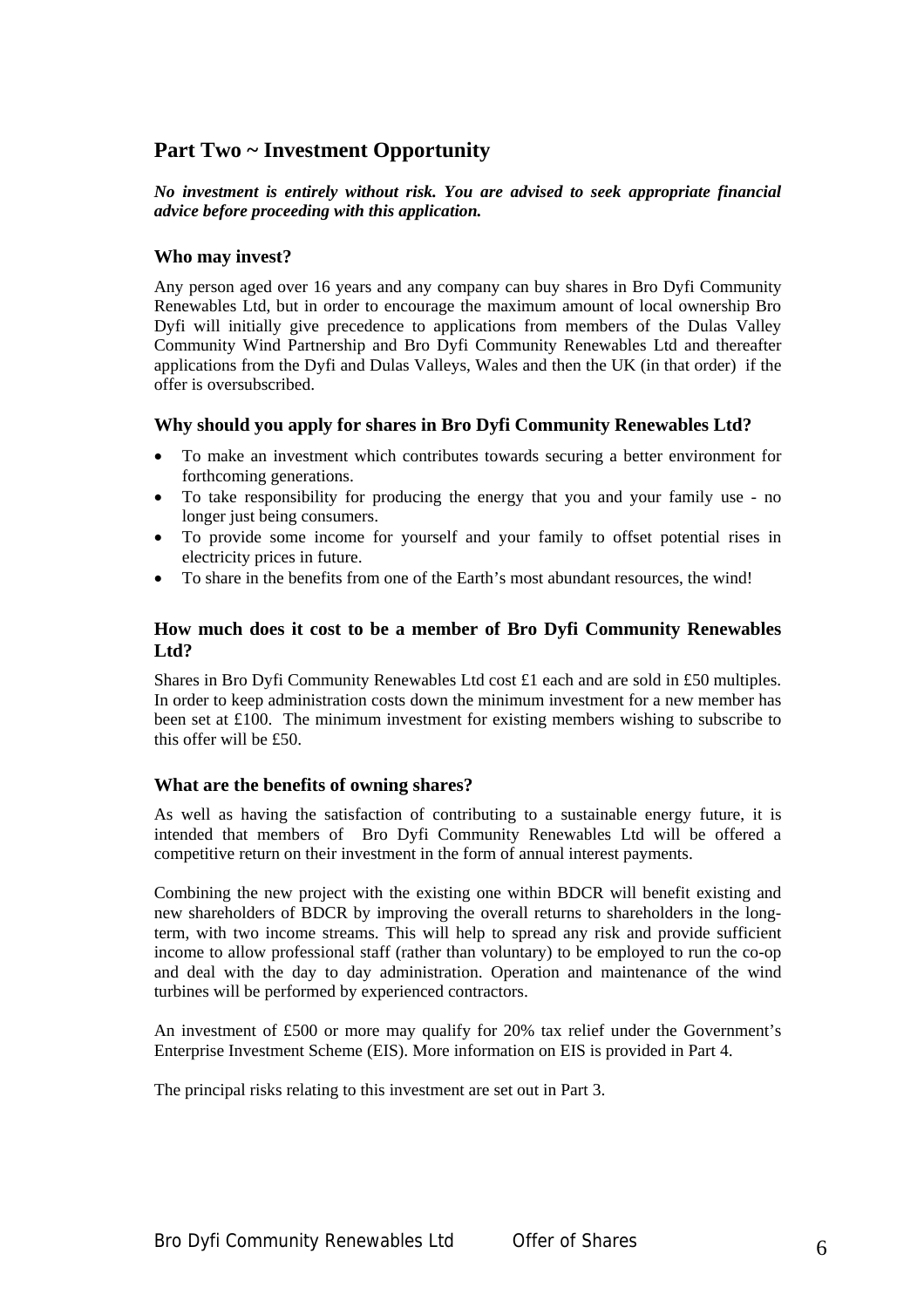## <span id="page-7-0"></span>**Can I get my money back?**

In order to satisfy the conditions attaching to EIS tax relief, the shares will not be redeemable for a period of at least five years from the date when Bro Dyfi Community Renewables Ltd commissions the wind turbine. After this period, the members may amend the rules of BDCR to permit redemption if they think fit.

In general, shares may not be withdrawn but they may be transferred, subject to the minimum and maximum shareholdings, between existing and new members, subject to the approval of the Board. Shares are also transferable on the death or bankruptcy of a member.

At the end of the project (in 15 years' time), the Board's current preference is to return the contents of the depreciation fund to the shareholders up to the face value of their original investment. However, an alternative option would be to reinvest the fund in a new project which would continue to provide returns to investors.

## **Why is Bro Dyfi Community Renewables Ltd a Co-operative Society?**

A co-operative society operates much like a limited company except that the voting rights are distributed equally amongst the members, regardless of the number of shares held (i.e. one member, one vote). There is currently a maximum share limit per member set by law of £20,000 which helps to ensure that ownership is widespread.

## **Why local ownership?**

Although nobody actually owns the wind, whoever owns a wind turbine will receive the benefits from the sale of electricity that is produced. Local ownership of wind turbines helps to maximise the local economic benefits from the harnessing of an endless natural resource. Owning shares in a local wind energy project can also improve peoples' understanding and appreciation of wind energy and energy production generally.

## **Why invest in wind energy?**

There is a need to secure alternative sources of energy in order to reduce the world's increasing dependency on diminishing supplies of fossil fuels. Due to its geographical location, the UK has one of the best wind resources in the world. In combination with the implementation of energy conservation a significant proportion of the UK's energy needs can be met from renewable energy. Wind energy is one of the most economic forms of clean energy available, and could in future realistically provide about a fifth of Britain's electricity needs. Wind energy in the UK is already supplying the annual domestic electricity needs of about half a million households. In Europe, wind turbines provide enough power for about 16 million households. Local ownership is also on the increase.

#### **Promoting local development**

The development of more sustainable ways of living is one of the greatest challenges facing communities in all parts of the world today. This project is proposed with the primary goal of achieving reductions in the emissions of carbon dioxide  $(CO<sub>2</sub>)$ . Grant funding obtained by local environmental development company, *ecodyfi*, will enable them to buy shares that generate annual interest payments to support sustainable transport initiatives and other community regeneration and carbon reduction work in the Dyfi Valley. This follows on from a similar, successful scheme whereby some profits from BDCR's original 75kW turbine go to a community energy efficiency fund.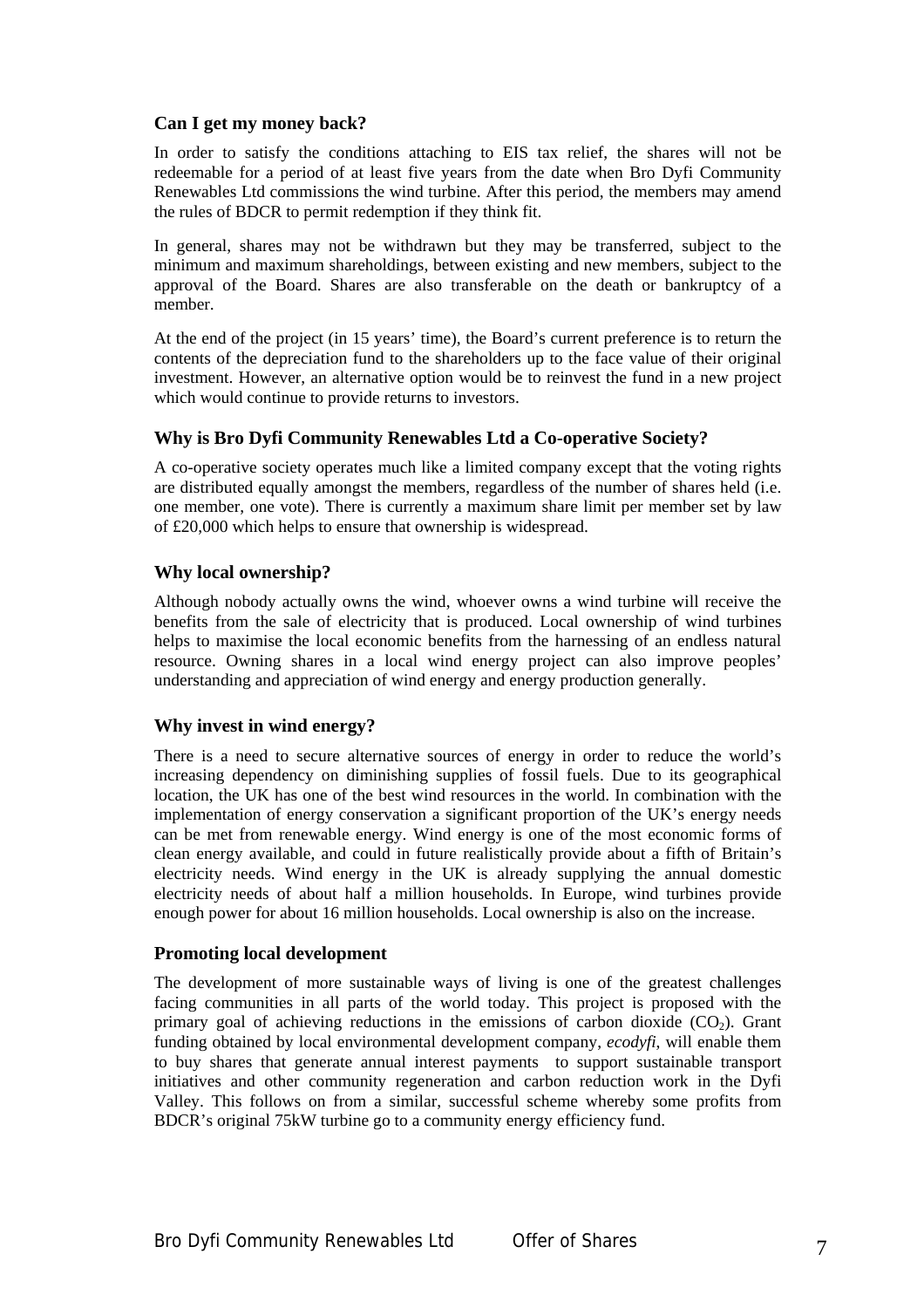# <span id="page-8-0"></span>**Part Three ~ The Share Offer**

## **Key dates**

| $20^{th}$ June 2005:      | Share offer opens                           |
|---------------------------|---------------------------------------------|
| $1st$ August 2005:        | Target closing date of share offer          |
| August - October 2005 :   | Installation of access tracks and turbine   |
| November – December 2005: | Project commences generation of electricity |

## **Members Investment**

| The Minimum Subscription: | £100 Subscription |
|---------------------------|-------------------|
|---------------------------|-------------------|

The Maximum Subscription: £20,000 Subscription.

N.B. For investments above £9300 the Money Laundering Regulations 2003 apply – see Part 7

The Minimum increment: £50 Multiple

## **The Offer**

The total shares issued amount to £248,000, of which £72,500 are already allocated to *ecodyfi,* and as part payment to landowners and CAT. This offer is for subscription of up to £ 175,500 ordinary shares of £1 each at £1 per share.

## **The business of Bro Dyfi Community Renewables Ltd**

The principal business of Bro Dyfi Community Renewables Ltd as set out in its Rules is:

- (1) the development, management, generation, transmission, distribution and supply of electricity from renewable energy sources and,
- (2) the conservation of energy through advice on energy efficiency including energy efficient products and the supply of energy efficient products.

Expenditure of the business relates to the administration, management and operation of the existing turbine and any future equipment which Bro Dyfi Community Renewables Ltd acquires.

If Bro Dyfi Community Renewables Ltd purchases a turbine at Mynydd Glandulas it has a NFFO3 contract running for a period of 7 years at an index-linked price of 7.06 p/kWh. Once this contract has come to an end it will enter into a Power Purchase Agreement with an electricity supplier.

BDCR will enter into an operation and maintenance agreement with a local windfarm servicing company such as Vestas to maintain and service the wind turbine.

#### **Use of proceeds**

The proceeds from the share offer will be combined with a loan from the Co-operative Bank and equity from *ecodyfi* funded by grants to meet the capital costs of the re-powering project as outlined below. Roughly 45% of the funds are expected to be spent locally.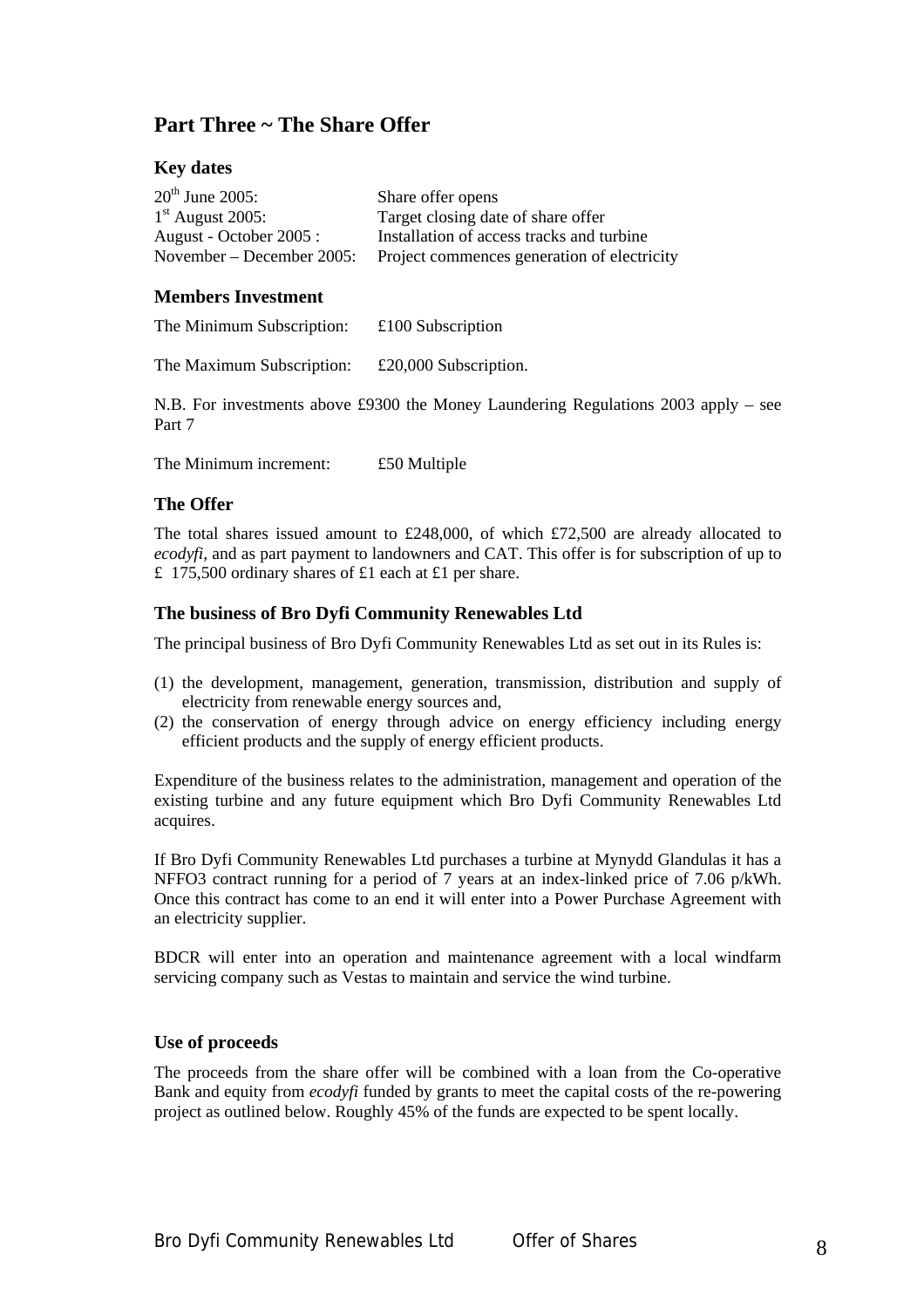#### <span id="page-9-0"></span>**Budget income**

| Share offer via REIC<br>Shares already allocated<br>Grant-funded shares for ecodyfi<br>Loan from Co-operative Bank | £175,500<br>£ 29,500<br>£43,000<br>£100,000 |
|--------------------------------------------------------------------------------------------------------------------|---------------------------------------------|
| Total                                                                                                              | £348,000                                    |
| <b>Budget Capital Costs</b>                                                                                        |                                             |
| Project purchase                                                                                                   | £ $62,000$                                  |
| Landowners                                                                                                         | £ 21,000                                    |
| Turbine including refurbishment                                                                                    | £103,800                                    |
| Construction incl. MS4 removal                                                                                     | £93,600                                     |
| Finance and planning costs                                                                                         | £8,300                                      |
| Data analysis & due diligence                                                                                      | £ 3,000                                     |
| Project management & construction                                                                                  | £ 25,000                                    |
| labour                                                                                                             |                                             |
| Share issue costs                                                                                                  | £ 2,700                                     |
| Contingency                                                                                                        | £ 28,600                                    |
|                                                                                                                    |                                             |

Total **£ 348,000**

## **Costs of the issue**

BDCR will pay REIC a fee of 1.5% of the total shares sold to REIC members.

#### **Illustrative financial projections**

The financial projections, for which the Board Members are solely responsible, are made for illustrative purposes only and should not be regarded as forecasts of the most likely outcome. They are based on the assumptions listed on the following page. The financial model used was provided by the Baywind Energy Co-operative.

In view of the length of period covered by the projections it is unlikely that the assumptions on which they are based will remain valid throughout the period.

The projections, so far as the accounting practices and calculations are concerned, have been compiled on the basis of the assumptions referred to below and presented on a basis consistent with generally accepted accounting practices.

The chart illustrating projected cashflow over the life of the project is shown below.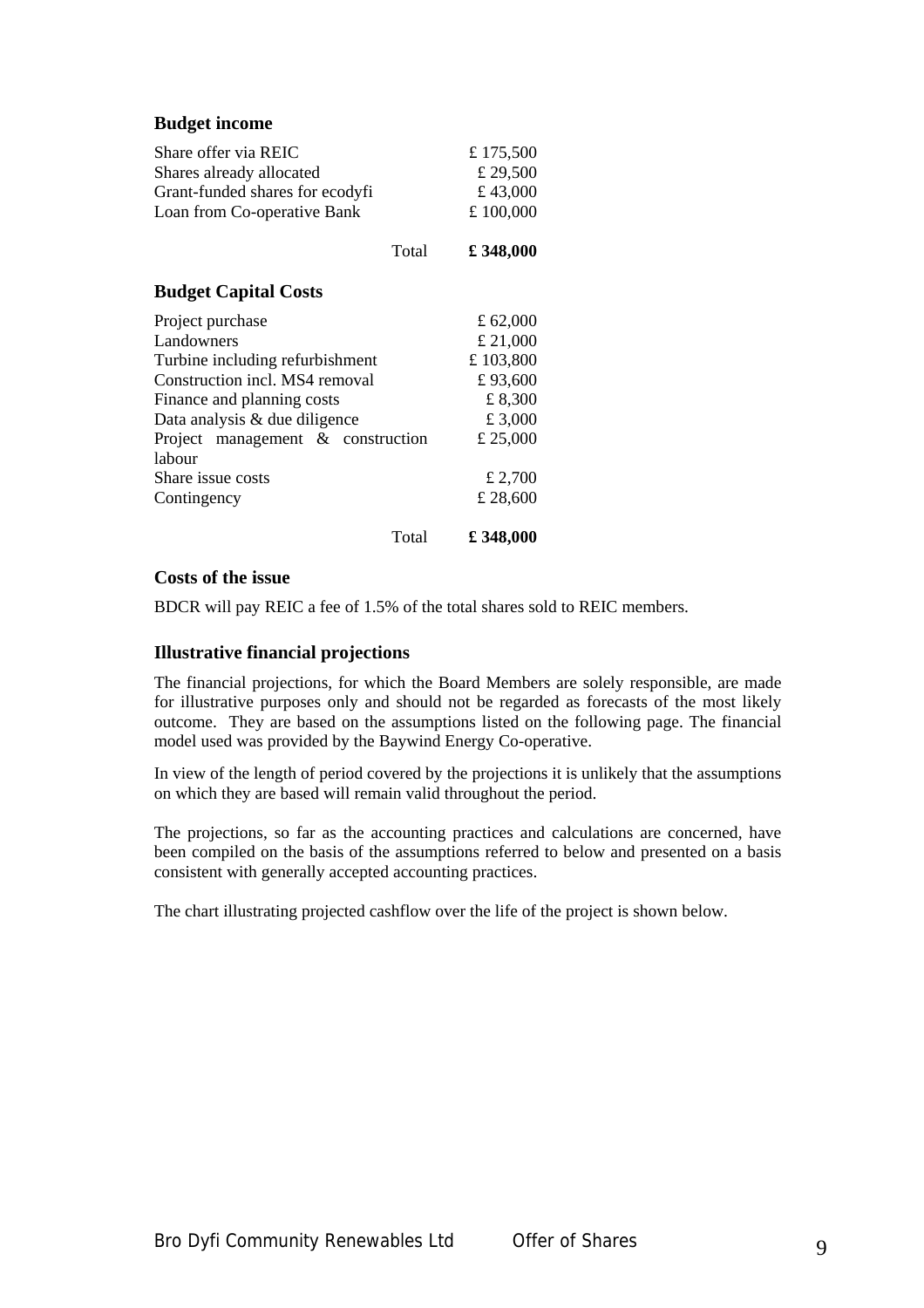## **Assumptions used in the financial projections**

#### Inflation

Income and overheads are increased by an inflation factor of 2.5 % per annum.

#### Electricity sales

Sales after the NFFO contract expires are estimated at a price of 5.5  $p/kWh$  adjusted for inflation.

#### Turnover

Turnover based on an annual output of 1,001 MWh per year at £0.0706 per kWh plus inflation index-linked to the RPI, for the first 7 years guaranteed by the NFFO3 contract and 5.5p/kWh plus inflation allowance for the remaining 8 years.

#### Direct Costs

These include a charge for depreciation of the Wind Turbine based on share capital. The depreciation is greater during the NFFO contract (first 7 years) in order to even out returns over the full project life (15 years). At the end of the project the depreciation fund may be used to redeem the original value of the shares, or re-invested in a new project according to the decision of the board and the members.

#### Annual costs

Projected annual costs in the first full year of operation are £28,800 and it is expected that these will increase on a par with inflation. These costs break down as follows:

| Total                        | 28,800 |
|------------------------------|--------|
| Land and project fees        | 6,400  |
| Business rates and insurance | 6,300  |
| Administration               | 6,500  |
| Operation & maintenance      | 9.600  |

#### Bank Interest Receivable

Calculated at 2% per annum based on the projected cash at bank at the end of the previous financial year.



**BDCR Nordtank project - Projected Cash Flow**

<span id="page-10-0"></span> <sup>2</sup> N.B. For monochrome print - BDCR Nordtank Project- Projected Cash Flow: Top line Production Revenue (blue), Middle line Operating Expenses (red), Bottom line Trading Profit (green).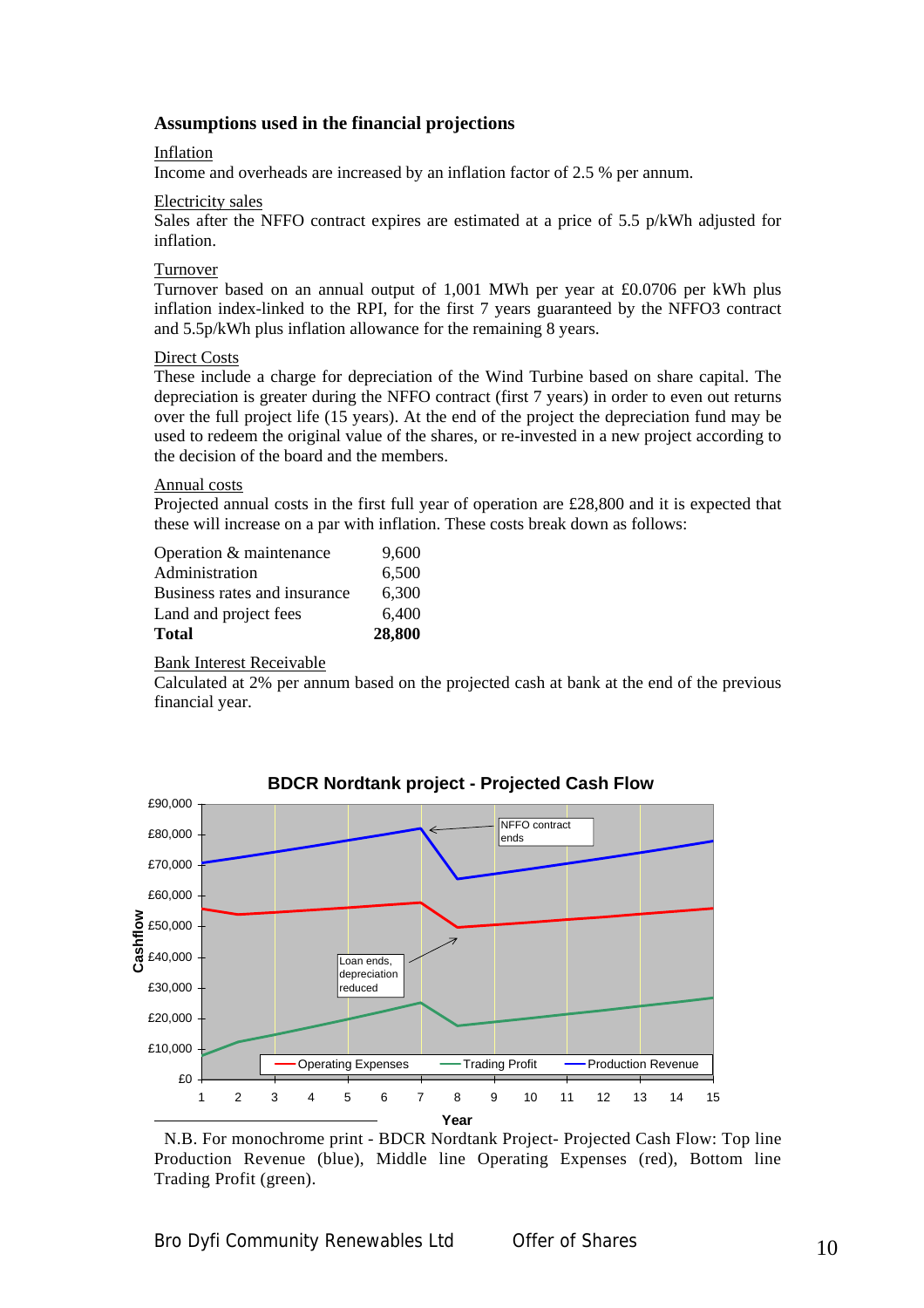#### <span id="page-11-0"></span>**Nature of the shares offered**

The shares offered are transferable subject to the conditions specified in the rules of Bro Dyfi Community Renewables Ltd. In order to satisfy the conditions attached to EIS relief, the shares will not be redeemable for a period of at least five years from the date when Bro Dyfi Community Renewables Ltd installs the wind turbine. After the conditions attached to EIS relief lapse, the members may amend the rules of Bro Dyfi Community Renewables Ltd to permit redemption if they think fit.

At present, the Board's preference is to return the contents of the depreciation fund at the end of the project life  $(15 \text{ years})$  to the shareholders up to the face value of their original investment. An alternative option would be to reinvest the fund in a new project which would continue to provide returns to investors.

The rules of Bro Dyfi Community Renewables Ltd permit shareholders and the Board to find new shareholders to acquire or transfer shares that existing members (or their heir/s in case of decease) wish to sell. It is not intended that shares in Bro Dyfi Community Renewables Ltd are listed for trading on any of the markets of the Stock Exchange. There is no guarantee that a buyer will be found by Bro Dyfi Community Renewables Ltd should you wish to transfer your shares. Bro Dyfi Community Renewables Ltd will keep a register of persons seeking to become members and shareholders of BDCR.

#### **The investment is not likely to be suitable for investors who seek ready access to their capital.**

Information about the value of shares will generally be based on the annual accounts of Bro Dyfi Community Renewables Ltd. It may be difficult to obtain instant information about the value of shares.

The value of shares in an industrial and provident society usually remain at par but there is a possibility that shares in Bro Dyfi Community Renewables Ltd may go down as well as up.

## **Risk Warnings**

## **You are advised to seek appropriate financial advice before proceeding with this application.**

No investment is entirely without risk. The Board Members consider that investors should be aware of the following risks:

#### Operational risks

- Bro Dyfi Community Renewables Ltd's income depends upon the continued operation of the wind turbine at the estimated wind speeds. It earns a reduced income if the projected wind speeds are not obtained. The projections are based on recognised methods of statistical analysis but are dependent on the accuracy of data recorded during the operation of the previous turbine. The projections are for a long term average; in reality annual production can vary significantly on a year to year basis.
- The wind turbine is a used (although well proven) wind turbine from Germany. For this reason, the availability factor and the manufacturer's specified performance have been reduced for use in the financial calculations. Money from the capital and operational costs of the project has been allocated to a spares fund.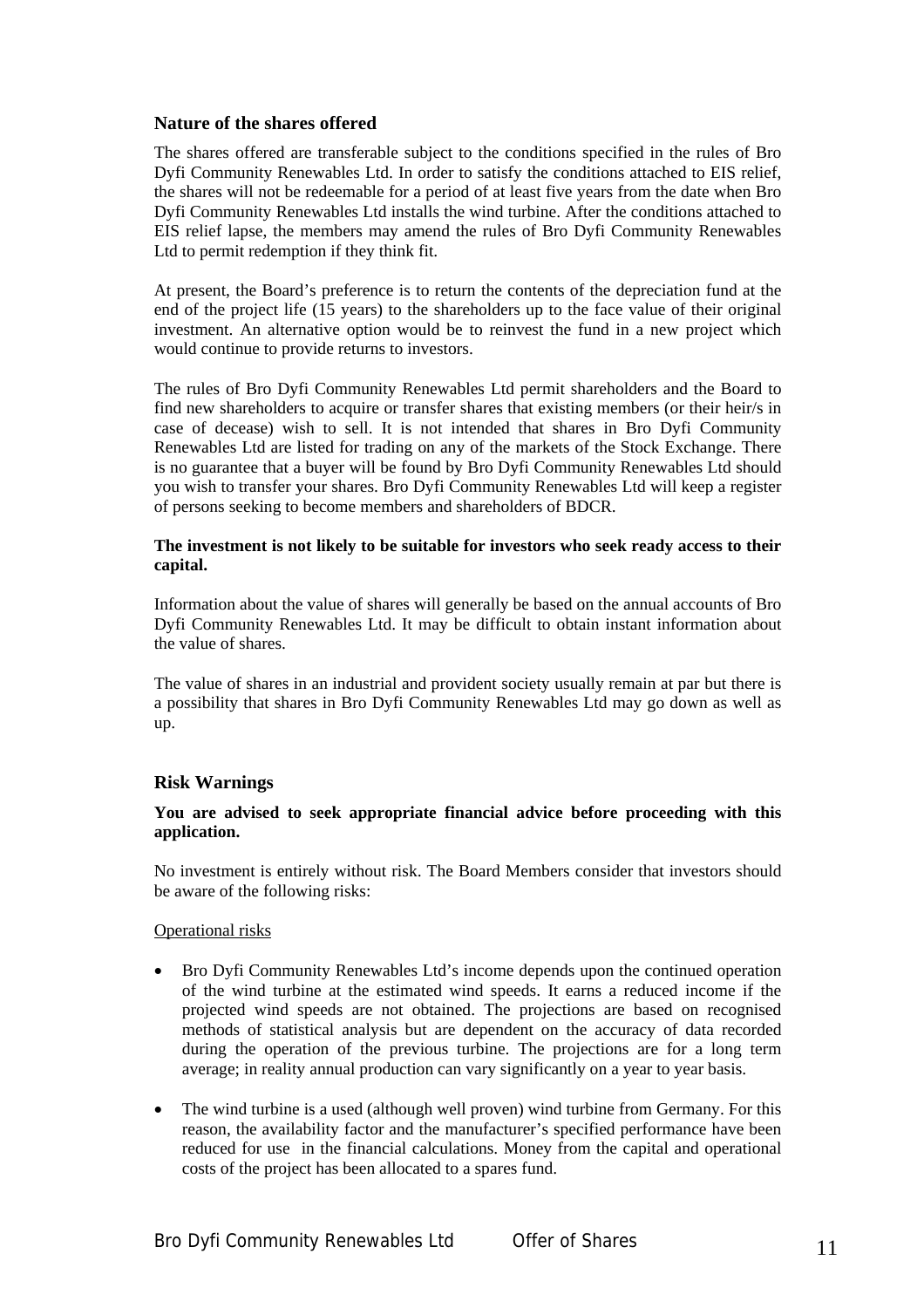• At the end of the guaranteed NFFO contract, BDCR will negotiate a Power Purchase Agreement with an electricity supply company to sell power produced. At this point, BDCR will be able to sell Renewable Obligation Certificates (ROC's) which are part of the Government's strategy to promote renewable electricity generation. The price of ROC's and renewably generated electricity depend on market conditions and may be more or less than that assumed in the financial projections. Our financial model is based on a price of 5.5 pence per kilowatt-hour, adjusted for inflation. At present, long term contracts (10 years) are offering 4.5 to 5 p/kWh, whilst short term contracts (6 months) can be as high as 8 p/kWh. Current indications are that the government's target of 10% renewable electricity by 2010 will be hard to meet, in which case the value of ROC's will tend to rise. In addition, industry analysts expect the base price of electricity to rise beyond inflation in the medium term. Beyond 2010, the government has set a target of 15% renewable generation by 2015 and an aspiration for 20% by 2020.

#### Regulatory risk

• As described above, the long term projections assume that after the NFFO contract expires, power sales will be eligible for ROC's. There is a small risk that government policy towards renewable energy generation will change in the intervening period and remove this eligibility. BDCR have sought advice from the relevant authorities who currently see no reason why this accreditation should change.

## Investment risks

Investment in new business carries high risks, as well as the possibility of high rewards. It is highly speculative and potential investors should be aware that no established market exists for the trading of shares in private companies. Before investing in a project about which information is given, potential investors are strongly advised to take advice from a person authorised under the Financial Services and Markets Act 2000 who specialises in investments of this kind. The persons to whose order this investment advertisement has been issued have taken reasonable steps to ensure that the information it contains is fair, clear and verifiable.

- The shares are transferable subject to the conditions specified in the rules of Bro Dyfi Community Renewables Ltd and not redeemable. The investment is not likely to be suitable for investors who seek ready access to their capital.
- The value of shares in an Industrial and Provident Society usually remain at par but there is a possibility that shares in Bro Dyfi Community Renewables Ltd may go down as well as up.
- EIS tax relief qualification is not guaranteed for either you or BDCR, and even if both parties qualify it may only apply to part of your investment. Further details of EIS tax relief are provided below.
- This offer is intended as a long term investment.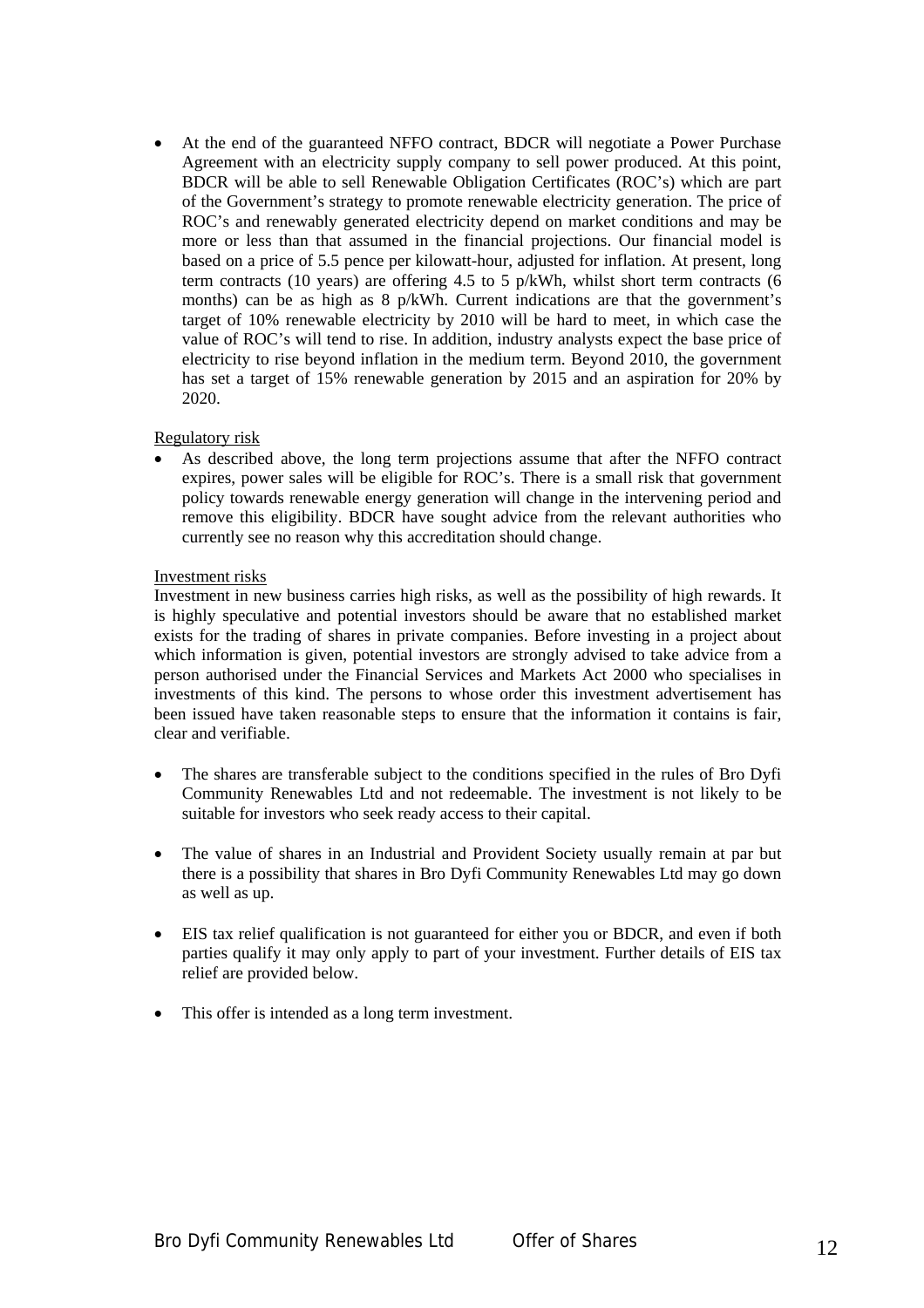## <span id="page-13-0"></span>**About the Issue**

The Share Offer is open for applications on Monday,  $20<sup>th</sup>$  June, 2005 and will close at noon on **Monday, 1st August, 2005** unless valid applications for the Maximum Amount have been received prior to that date or the Board Members decide otherwise to extend the offer period.

An acknowledgement of payment will be provided. Share certificates will be issued after **Monday, 10th October, 2005** if, in the opinion of the Board Members, BDCR is in a position to go ahead with the project.

If the Board Members believe that they will be unable to complete the project by 1st July, 2006, or such reasonably longer period as the Board Members think fit, the subscriptions will be returned in full together with any interest which the subscriptions have earned whilst on deposit with the Co-operative Bank.

The basis of allotment will be decided by the Board who may reject in whole, or in part, limit or scale down, any application in their absolute discretion. In order to encourage the maximum amount of local ownership BDCR will initially give precedence to applications from members of the Dulas Valley Community Wind Partnership and BDCR, and thereafter applications from the Dyfi and Dulas Valleys, then Mid-Wales, then rest of Wales, then rest of UK (in that order) if the offer is oversubscribed.

The rights given to a member pursuant to this Share Offer are not transferable. Applications will only be accepted on the terms and conditions set out in this Share Offer.

If any application is rejected for any reason the subscription moneys will be returned to the applicant within 21 days of the decision of the Board.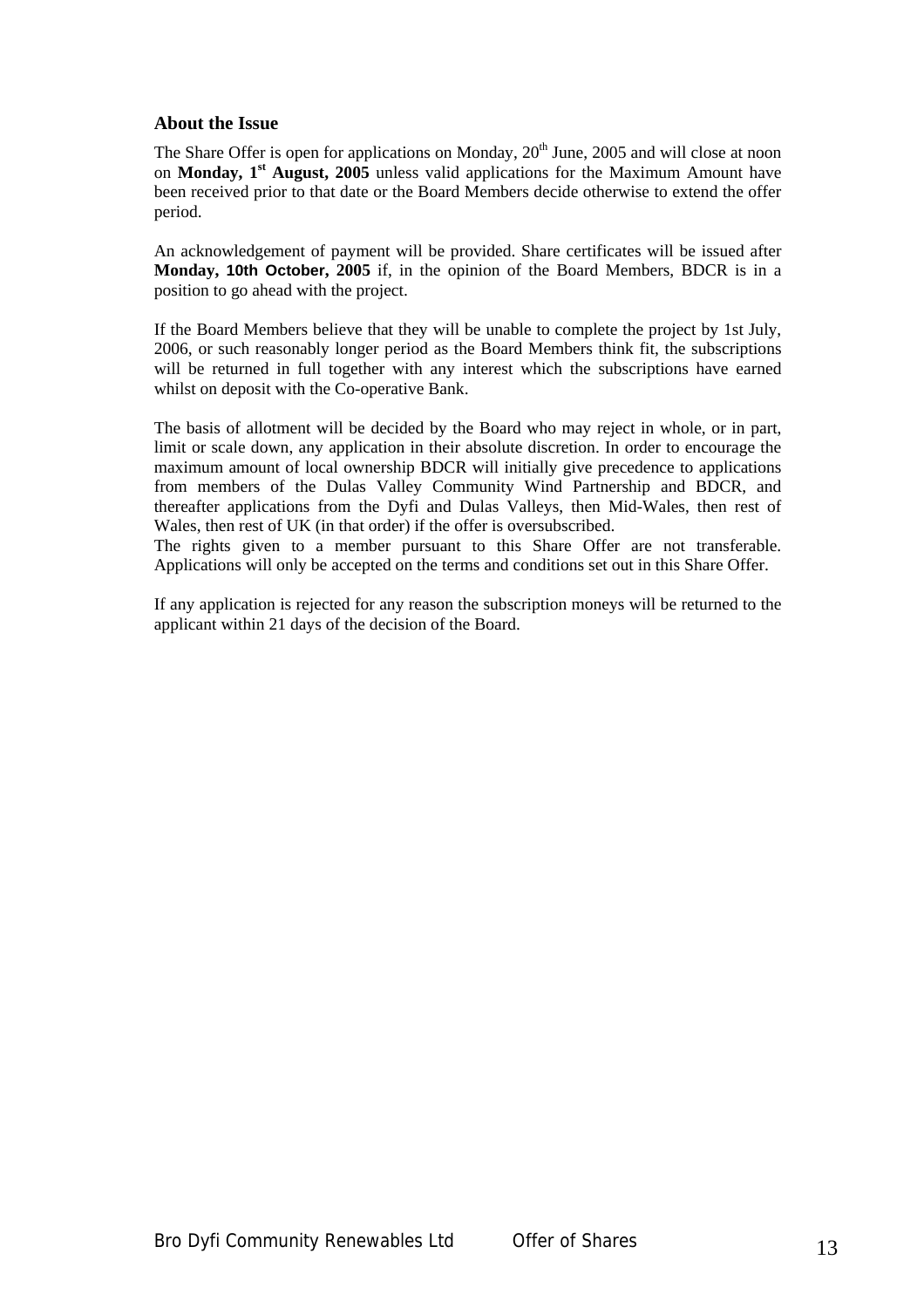# <span id="page-14-0"></span>**Part Four ~ Investment & Taxation Issues**

## **Distribution of interest**

The net profits of the Society must be applied to creating and maintaining a general reserve for the continuation and development of Bro Dyfi Community Renewables Ltd and paying members interest on their share investment. This will be paid in such proportions and in such manner as recommended by the Board and approved by the members in a General Meeting. The Board has the power to pay interim interest without seeking the approval of a General Meeting.

The first interest payment for subscribers to this offer will be paid in the first six months of the year 2006 in respect of the period from the date of installation of the replacement turbine at Mynydd Glandulas until 31st December 2005.

**Interest is paid gross to members who are responsible for paying any income tax due to the Inland Revenue. If in doubt, consult your financial advisor.** 

## **EIS Tax Relief**

*Bro Dyfi Community Renewables Ltd is eligible for EIS tax relief with the Inland Revenue. The following provides a Summary of Enterprise Investment Scheme rules that are applicable.* 

This is a summary of the main provisions of the Enterprise Investment Scheme (EIS) set out in Section 289 of the Income and Corporation Taxes Act of 1988 as amended. It does not set out any of the provisions in full and intending investors who seek to qualify for EIS are strongly advised to seek professional advice.

Note that qualification for EIS tax relief on your investment is not guaranteed.

#### Tax Relief

The legislation provides income tax relief on investments at 20%. For example, if you are a tax payer and qualify for relief, for an investment of £500 you are able to claim back from the Inland Revenue £100.

#### Basic Rules

Relief can only be claimed by a qualifying individual who subscribes for new eligible shares of a qualifying unquoted society. The shares must have been issued for the purpose of raising money for a qualifying business activity which is being or will be carried out wholly or mainly in the UK within two years of the date of the issue of the shares. Eligible shares are ordinary shares which carry no preferential rights.

#### Individuals qualifying for Relief

An individual qualifies for relief in respect of eligible shares in the Society if s/he subscribes for the shares on her/his own behalf and is not connected with Bro Dyfi Community Renewables Ltd and does not become so within five years from the date the shares were issued. If an individual falls within this definition then s/he is eligible for relief.

A person is connected with Bro Dyfi Community Renewables Ltd if the individual or her/his associate is an employee or partner of Bro Dyfi Community Renewables Ltd. For this purpose "associate" means husband, wife or lineal ancestor or descendant, a partner and certain persons who are connected to the individual through a trust.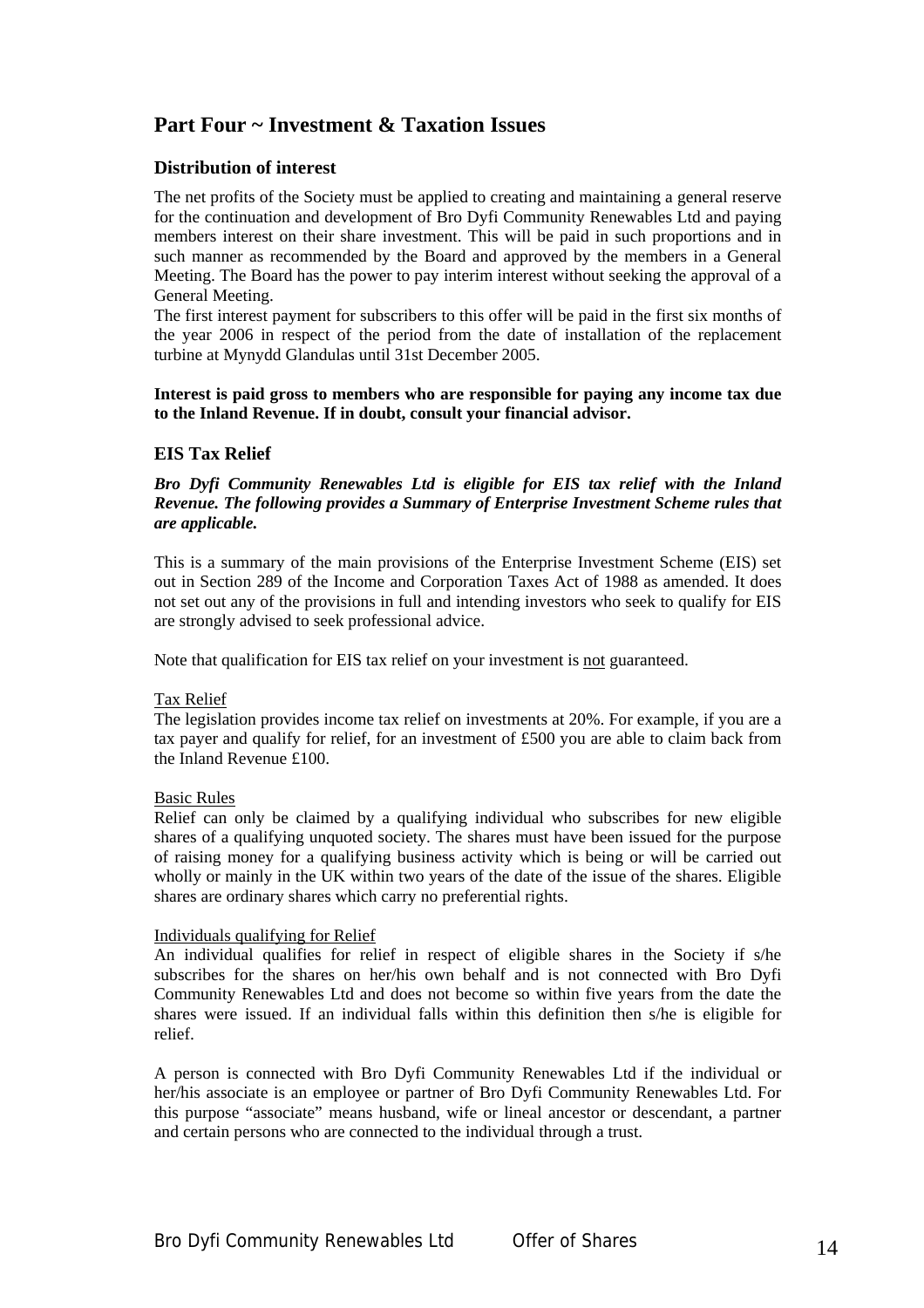<span id="page-15-0"></span>A Board Member is not disqualified if s/he is not paid for that position. An individual may become a paid Board Member providing that s/he had no previous connection as defined above with Bro Dyfi Community Renewables Ltd.

#### Joint investors

Applications from joint investors are permissible, in which event the amount subscribed is divided equally amongst the investors and each individual is treated as though s/he had invested separately.

#### Qualification for Relief by the Society

Certain conditions concerning Bro Dyfi Community Renewables Ltd and the trade which it carries on must be satisfied in order to qualify for EIS relief. Bro Dyfi Community Renewables Ltd has received confirmation from the Inland Revenue that it qualifies under the terms of the EIS for the shares it issues in relation to this Offer. Bro Dyfi Community Renewables Ltd has sought to ensure that its affairs will be conducted so as to maintain the qualifying status of Bro Dyfi Community Renewables Ltd under the EIS throughout the relevant period. Participation in the EIS is limited to companies with gross assets of less than £10 million before an investment and no more than £11 million after it.

#### Claims

Claims to the Inland Revenue for EIS relief must be made no later than 31 January in the sixth tax year following the year in which the shares were issued. In order to obtain the relief, each investor must submit a claim to the Inspector of Taxes in her/his tax district. The address can be found under Inland Revenue in the telephone directory. Every claim must be accompanied by an EIS3 form from Bro Dyfi Community Renewables Ltd certifying that the conditions for the relief are satisfied so far as Bro Dyfi Community Renewables Ltd and its trade are concerned.

#### Limits on Relief

Except for amounts carried back, relief cannot be claimed on more than £150,000 invested (in any number of qualifying companies) in any one tax year by the claimant (including his or her spouse). Investment in the share capital of Bro Dyfi Community Renewables Ltd is limited to £20,000 for each individual. Relief is not given for investments of less than £500 in any one company in any tax year where the claimant invests directly. It will therefore be necessary to invest at least £500 in Bro Dyfi Community Renewables Ltd to obtain the potential for relief.

#### Withdrawal of Relief

If the conditions for the relief relating to Bro Dyfi Community Renewables Ltd cease to be satisfied during the period of five years from the issue of the shares the relief will be withdrawn. Relief will also be withdrawn if the claimant receives value from Bro Dyfi Community Renewables Ltd (other than interest) or disposes of the shares within three years of the date of their issue. Value is received from Bro Dyfi Community Renewables Ltd, if for example, Bro Dyfi Community Renewables Ltd were to redeem the shares or makes to the individual a loan or provides a benefit or facility, other than interest.

#### Capital Gains Tax

Any gain accruing to an individual on the disposal of shares in respect of which EIS relief has been given and not withdrawn is exempt from capital gains tax.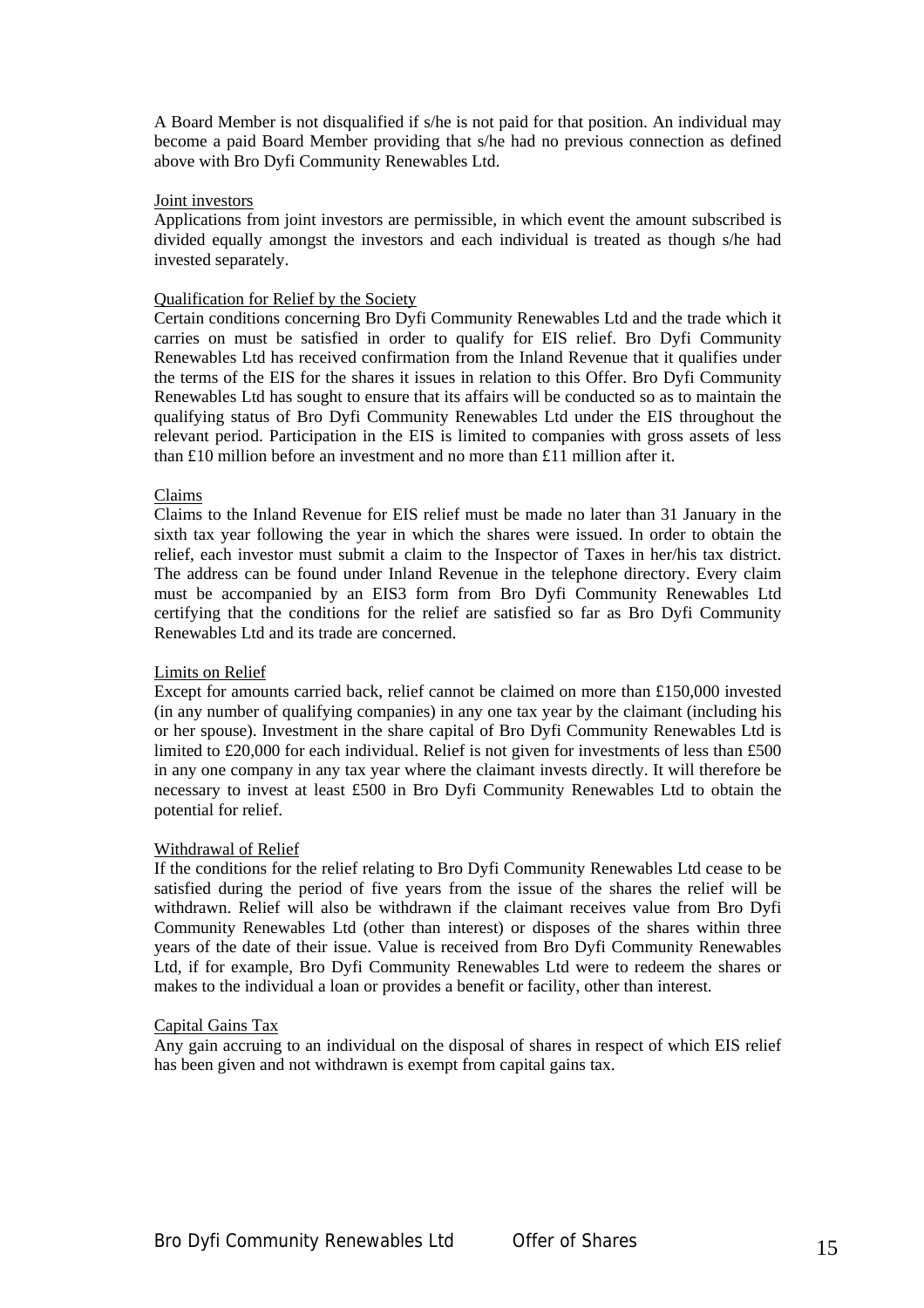# <span id="page-16-0"></span>**Part Five ~ People and governance**

## **Board Members (Directors)**

Board Members are :

John Williams Chairman of BDCR. Director, Aber Instruments. Machynlleth

John Harrison Secretary of BDCR. Broker, Triodos Bank, Bristol. Taliesin.

Judith Thornton. Ranger, Mach Off Road cycle trails, Machynlleth

Tim Brewer Independent Wind Engineer, Melinbrehedyn, Machynlleth

Duncan Kerridge Independent Renewable Energy Consultant, Glandyfi, Machynlleth

Billy Langley. Project Developer, UK electricity utility. Furnace, Machynlleth

The Board Members confirm that to the best of their knowledge the information contained in this document is in accordance with the facts and the document makes no omission likely to affect the contents of the document.

The Board members will all invest at least the Minimum shareholding. The minimum number of Board Members is two and the maximum is nine. Board Members are elected at the Annual General Meeting of Bro Dyfi Community Renewables Ltd from the members of Bro Dyfi Community Renewables Ltd over the age of eighteen. One third of the Board Members retire each year. Retiring Board Members shall be eligible for re-election. The Board Members may appoint additional members to the Board to fill any vacancies. Board Members may be removed from office by a majority vote at a general meeting. All Board Members are non-executive and are not employed by Bro Dyfi Community Renewables Ltd. Except for the Chairman and Company Secretary no other Board member has an explicit function.

#### **Board Members' remuneration and service contracts**

All of the Board Members of Bro Dyfi Community Renewables Ltd are unpaid for general duties. Specific project development tasks undertaken by members on behalf of BDCR may be remunerated at a reasonable rate as decided by the entire Board.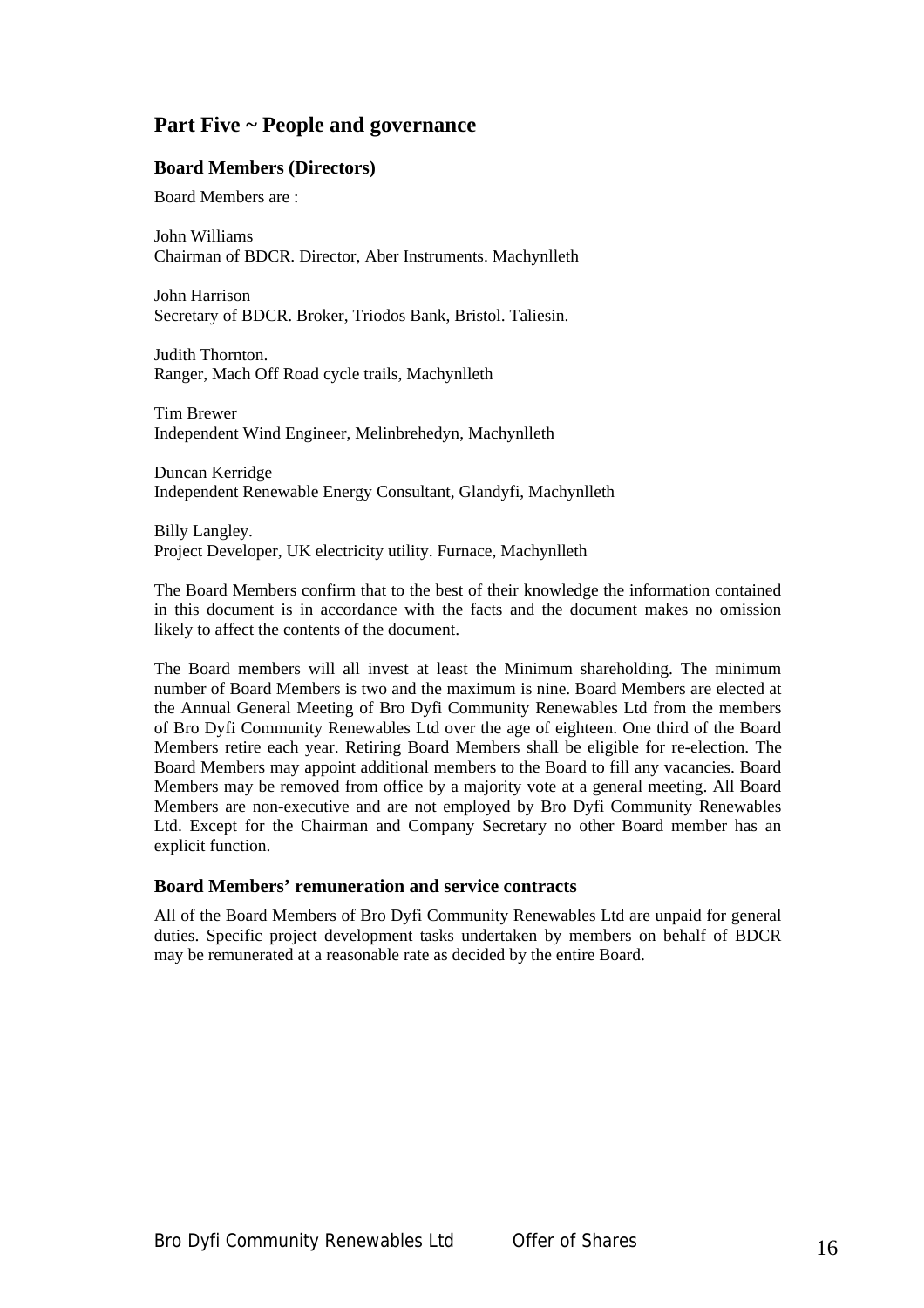# <span id="page-17-0"></span>**Part Six ~ Additional Information about BDCR**

## **Incorporation**

Bro Dyfi Community Renewables Ltd was incorporated with limited liability and registered as an Industrial and Provident Society in England and Wales on 15<sup>th</sup> September  $2001$  with registered number 29283R. It commenced trading on  $12<sup>th</sup>$  October 2001. Its registered office is at Ty Bro Ddyfi, 52 Heol Maengwyn, Machynlleth, Powys SY20 8DT.

## **Registered Rules of the Society**

The Rules are the equivalent of a company's Memorandum and Articles of Association. The present Rules were registered on incorporation and the principal provisions are set out below. A copy of the Rules will be sent to any person on request.

## **Membership**

Membership is open to anyone aged sixteen years or over (a statutory limit) approved by the Board. The Board Members may expel any member of BDCR for conduct deemed detrimental to BDCR, subject to a right of appeal to a General Meeting. The Board Members may set a minimum share holding from time to time. The minimum is currently £100. The maximum shareholding is prescribed by law, currently £20,000. This maximum does not apply to a member which is itself an Industrial and Provident Society.

There is no maximum limit on the number of shares or period in which Bro Dyfi Community Renewables Ltd can issue shares. The Board has agreed that applications from existing members of Bro Dyfi Community Renewables Ltd and the Dulas Valley Community Wind Partnership will take precedence over applications from new members if the offer is oversubscribed.

#### **Share capital**

Bro Dyfi Community Renewables Ltd has only one class of shares: Ordinary shares of £1 each. Shares are payable in full prior to allotment to the member. The liability of members is limited to the amount subscribed. Shares may not be withdrawn but they may be transferred, subject to the minimum and maximum shareholdings, between existing and new members subject to the approval of the Board. Shares are also transferable on the death or bankruptcy of a member. If Bro Dyfi Community Renewables Ltd is wound up at any time, capital is allocated to shareholders (after satisfying its debts) in proportion to shareholdings. The share capital of the Society upon the close of the offer, if the offer is fully subscribed, will be £ 285,500, i.e. combination of new shares from this offer and those already existing from the original V17 project.

#### **Borrowing**

Bro Dyfi Community Renewables Ltd may borrow up to £100 million and may give charges over its assets to secure borrowings. At the date of the offer it has no borrowings.

#### **General Meetings**

Meetings may be called and resolutions moved at twenty-one days' notice by the Board Members or by the Secretary following a written request from ten per cent or more of the members. The quorum for a meeting is three members either personally or by proxy. Each member shall have one vote, regardless of the size of his/her shareholding. In the event of a tie, the chairperson shall have a casting vote. Any amendment to the Rules Bro Dyfi Community Renewables Ltd requires a three-quarters majority of members attending a General Meeting of the Company.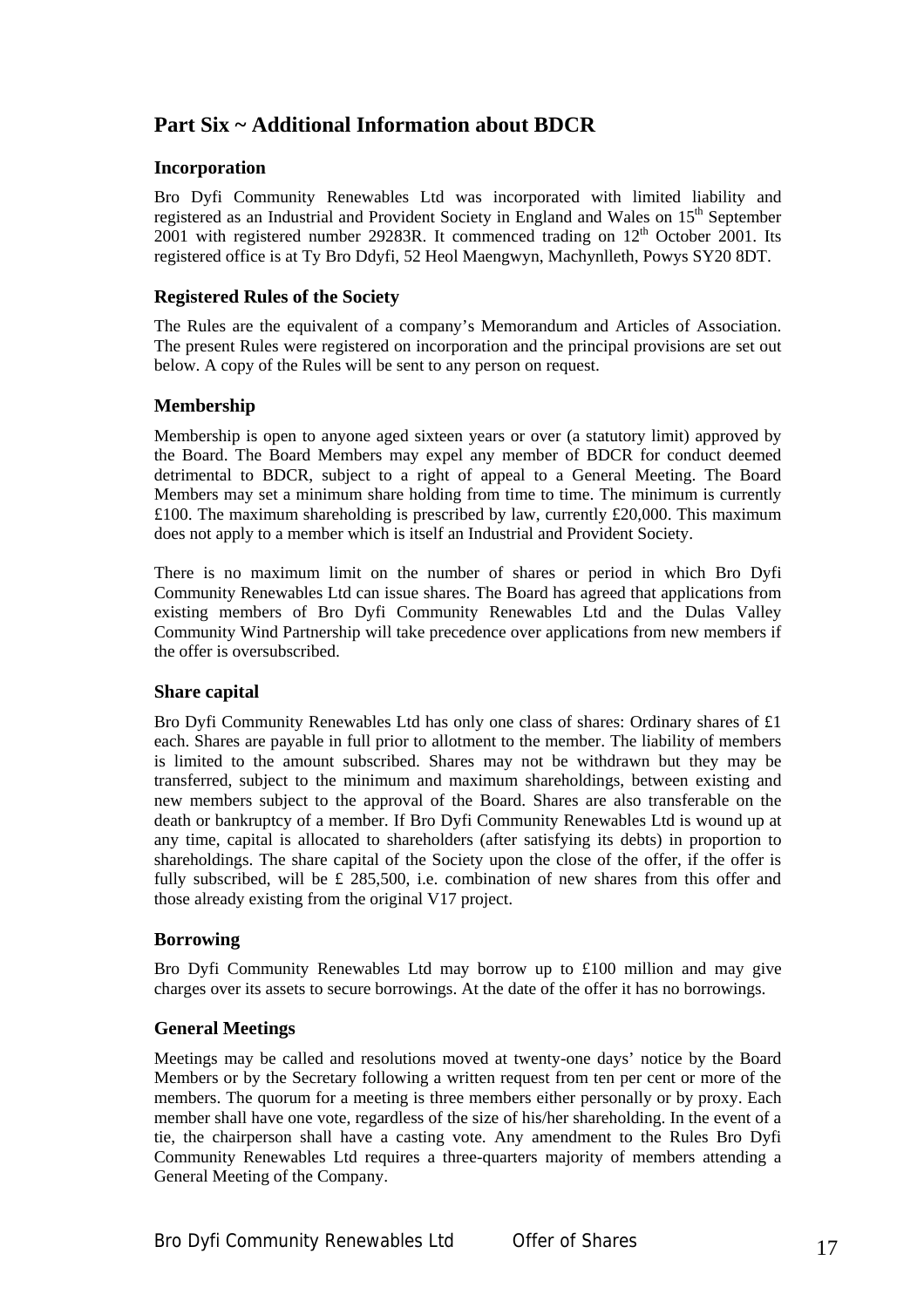## <span id="page-18-0"></span>**Financial Information**

Bro Dyfi Community Renewables Ltd expects to secure the £348,000 it is seeking, which is the amount required to purchase the project at Mynydd Glandulas. If £ 175,500 is subscribed as the result of this share issue Bro Dyfi Community Renewables Ltd will require additional funds in the form of £100,000 bank loan. If less than £ 175,500 is subscribed the Board may consider a further short term loan and extend the offer period. Bro Dyfi Community Renewables Ltd currently has no borrowings and has no requirement for working capital.

## **Litigation**

Bro Dyfi Community Renewables Ltd is not engaged in any litigation and the Board Members are not aware of any litigation or claim against Bro Dyfi Community Renewables Ltd, actual or pending.

## **Documents available for inspection**

The following document is available for inspection at Bro Dyfi Community Renewables Ltd's registered office or at the offices of Malcolm Lynch Solicitors:

A copy of the Rules of Bro Dyfi Community Renewables Ltd

## **Accounts**

Approved accounts for BDCR for 2003 are attached as Appendix A.

## **Past financial performance**

Key performance figures for BDCR's V17 turbine operation for 2003 and 2004 are summarised below.

|      | <b>Electricity</b><br>produced | Electricity<br><b>Share</b><br>sales (net<br>interest to |           |                        | Interest rate for<br>investors | <b>Notes</b>                                                     |
|------|--------------------------------|----------------------------------------------------------|-----------|------------------------|--------------------------------|------------------------------------------------------------------|
|      |                                | of VAT)                                                  | members   | Gross<br>$(no$ EIS $)$ | Gross (with<br>EIS)            |                                                                  |
| 2003 | 62532 kWh                      | £ 3,351                                                  | £ 1,272   | 3.39 %                 | 4.24 %                         | 9 month's operation,<br>including<br>start-up<br>troubleshooting |
| 2004 | 118773 kWh                     | £ $5,727$                                                | £ $1,750$ | 4.67%                  | 5.83%                          |                                                                  |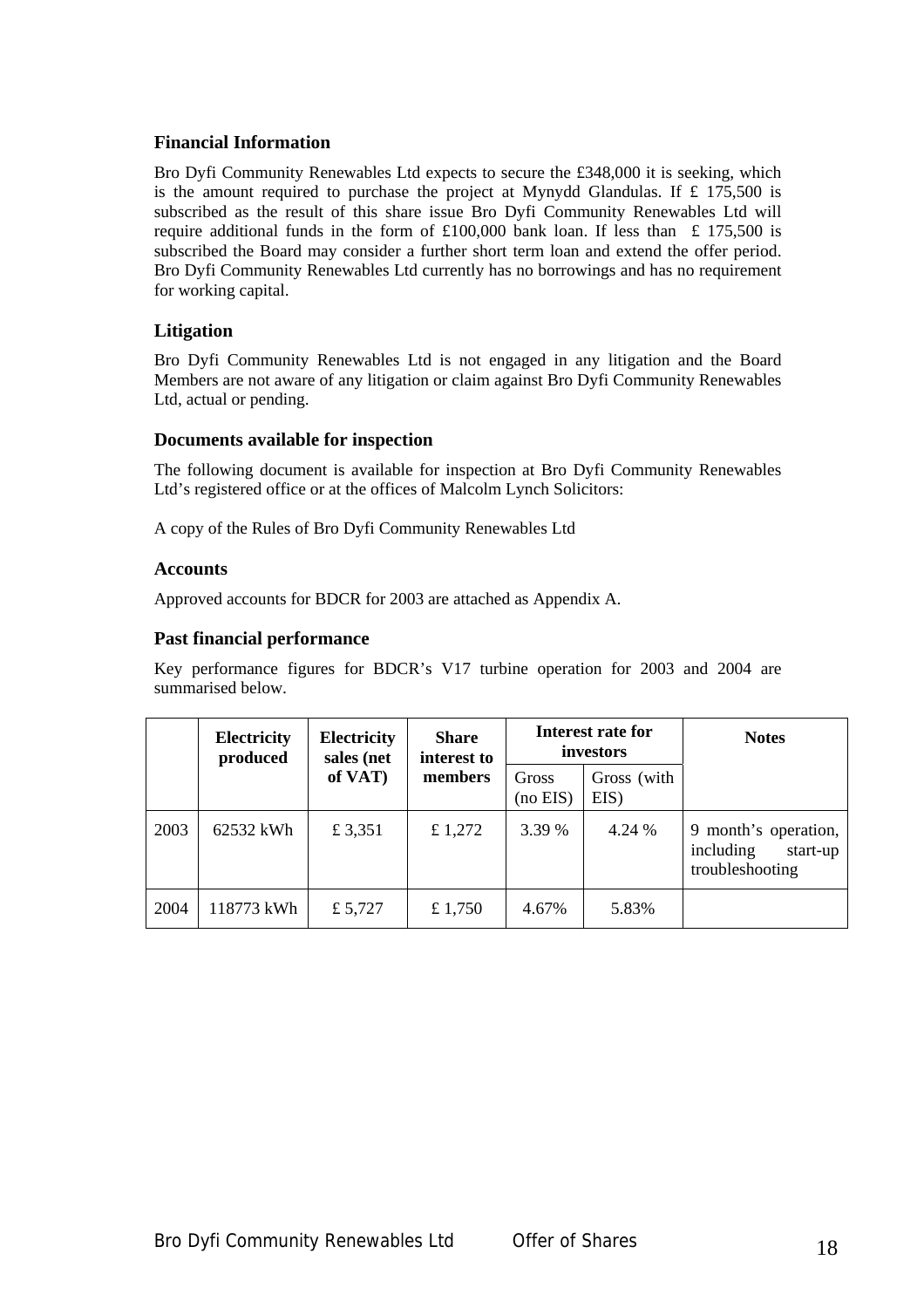# <span id="page-19-0"></span>**Part Seven ~ A Guide to the Application Form**

## **How to apply for shares**

- 1. Write in the box at point 1 the exact amount you wish to subscribe which is the same as the number of shares applied for. You must subscribe a minimum of £100 and thereafter in multiples of £50. The maximum permitted subscription by anyone other than another registered industrial and provident society is £20,000.
- 2. Box 2 should include your full name and address. If you include your telephone number(s) this may assist us in resolving any queries about your application. Applications may not be made by anyone under the age of 16. References on the Form and in the Terms and Conditions to "I" are deemed to include references to "we" as appropriate. If an organisation is applying, the name should be written where appropriate and the name of any office holder or contact can be included in the section for Surname and Forenames. If a company or other corporation is applying, its full registered name should be inserted opposite Organisation and the authorised capacity of the person signing noted in the section for Title.
- 3. Payment should be made in full. Please enter the subscribed amount in the box. Attach your cheque to the Application Form. It should be for the exact amount stated in box 3. If you use a cheque or draft drawn by someone else, including a bank or building society, you must write your full name and address on the reverse of the cheque to ensure that your payment is not mislaid. It should be payable to "Bro Dyfi Community Renewables Ltd". Please attach one cheque or draft only.

# **Important note on Money Laundering**

It is a term of the Offer that, to ensure compliance with the Money Laundering Regulations 2003, BDCR Ltd may in its absolute discretion require verification of identity from any applicant.

If the value of your proposed investment is equal to or greater than £9,300 the Money Laundering Regulations 2003 will apply and verification of the identity of the applicant/s for the Shares will be required. If funds to be invested are being supplied by or on behalf of a third party (i.e. the underlying investor) verification of identity of this person is also required. If satisfactory evidence of identity is not provided, this may result in delays in despatch of share certificates and may even result in your application being rejected, in which event the money payable on application will be returned without interest to the account at the drawee bank to which such money was originally debited.

You should ideally make payment from your own personal account. If this is not practical and you use a cheque drawn on a building society or another third party or a bankers' draft, you must ask the building society or bank to endorse on the cheque the name and account number of the person from whose building society or bank account payment is being made.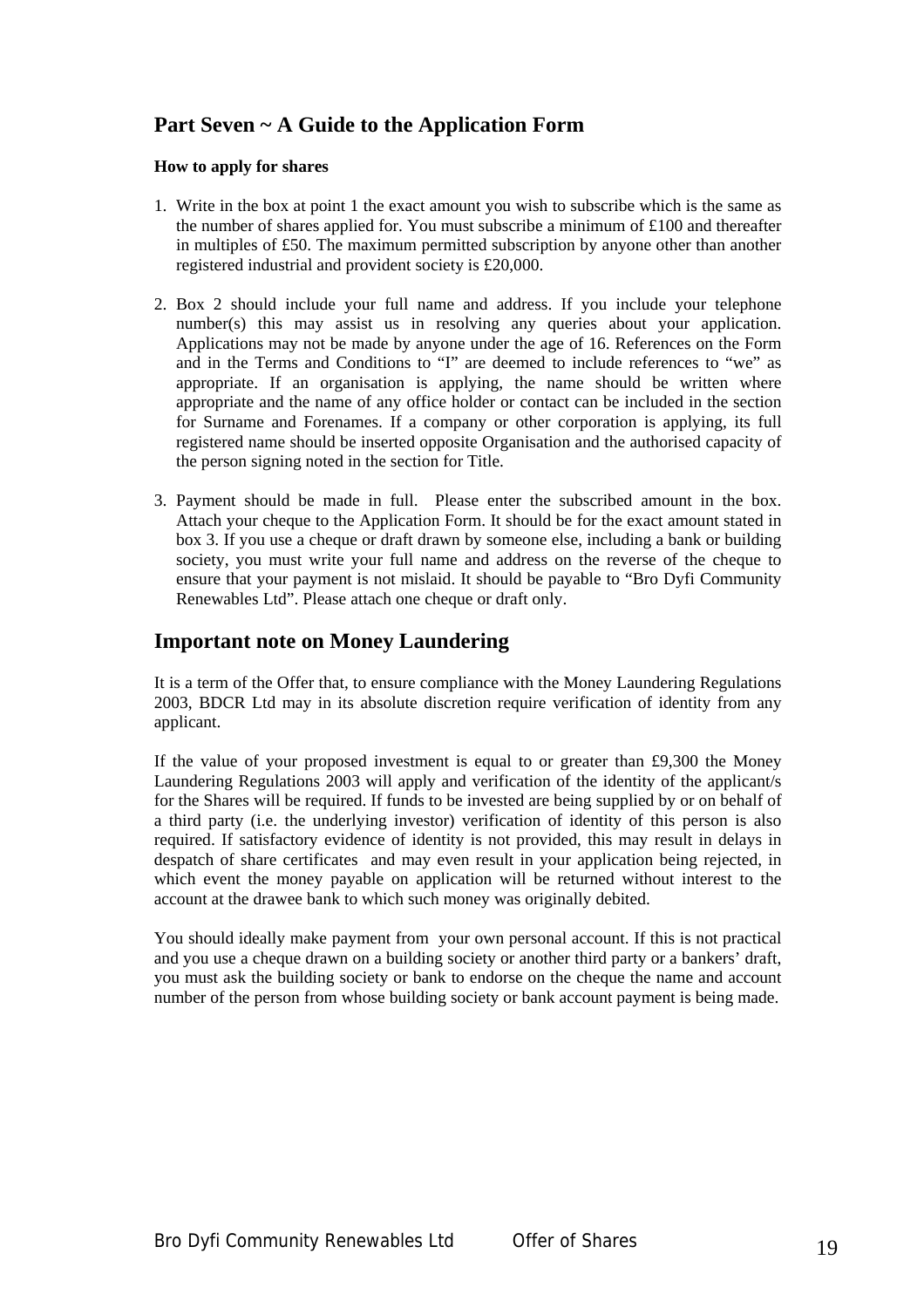# <span id="page-20-0"></span>**Application Form For membership and for shares in Bro Dyfi Community Renewables Ltd**

Before completing this application form please read carefully the "Guide to the Application Form" included in this offer document.

If you would like additional copies of the offer document or have any questions about how to fill in this form please telephone REIC on 01654 705018

#### **1. Amount subscribed £………………**

I wish to become a member of Bro Dyfi Community Renewables Ltd and irrevocably offer to subscribe the above amount for fully paid ordinary shares in the capital of Bro Dyfi Community Renewables Ltd at par, subject to the Rules of Bro Dyfi Community Renewables Ltd and the terms and conditions of this Share Offer.

**Signature………………………………….........dated………………......2005** 

| 2. Surname        |  |  |  |  |  |  |  |  |  |  |  |  |
|-------------------|--|--|--|--|--|--|--|--|--|--|--|--|
|                   |  |  |  |  |  |  |  |  |  |  |  |  |
| Title             |  |  |  |  |  |  |  |  |  |  |  |  |
|                   |  |  |  |  |  |  |  |  |  |  |  |  |
| <b>Address</b>    |  |  |  |  |  |  |  |  |  |  |  |  |
| $Tel(\text{day})$ |  |  |  |  |  |  |  |  |  |  |  |  |
| Tel(eve)          |  |  |  |  |  |  |  |  |  |  |  |  |
| E mail            |  |  |  |  |  |  |  |  |  |  |  |  |
|                   |  |  |  |  |  |  |  |  |  |  |  |  |

I authorise / do not authorise (delete as appropriate) you to contact me by telephone in connection with any queries arising on my application.

4. I enclose a cheque payable to Bro Dyfi Community Renewables Ltd for the subscribed

amount of £……………………..

Please send completed application forms and cheques to: **Bro Dyfi Community Renewables Ltd c/o Ty Bro Ddyfi 52 Heol Maengwyn Machynlleth Powys, SY20 8DT** 

#### **Terms and conditions**

The contract created by the acceptance of applications under this Share Offer will be conditional upon the Maximum Amount  $\pounds$  175,500 being obtained or such amount as the Board Members agree will permit Bro Dyfi Community Renewables Ltd to acquire a turbine at Mynydd Glandulas.

The right is reserved to present all cheques and bankers drafts for payment into a special Bro Dyfi Community Renewables Ltd account with the Co-operative Bank on receipt. Interest at the rate of the Cooperative Bank will only be paid on any money held by Bro Dyfi Community Renewables Ltd if the moneys are returned to you.

The right is reserved to reject in whole or part or to scale down or limit any application in the Board Members' absolute discretion. If any applicant is rejected in whole or in part only, the application money or as the case may be the balance thereof will be returned by returning the applicant's cheque in favour of the applicant through the post at the risk of the applicant within 28 days of **1st October, 2005** or 28 days of the end of such extended offer period as the Board Members shall decide.

By completing and delivering an application form accompanied by a cheque or bankers' draft you:

- 1 agree to accept the same or such smaller number of shares in respect of which this application may be accepted;
- 2 warrant, that if an individual, you are not under the age of 16;
- 3 warrant that your remittance will be honoured on first presentation.

Bro Dyfi Community Renewables Ltd Offer of Shares 20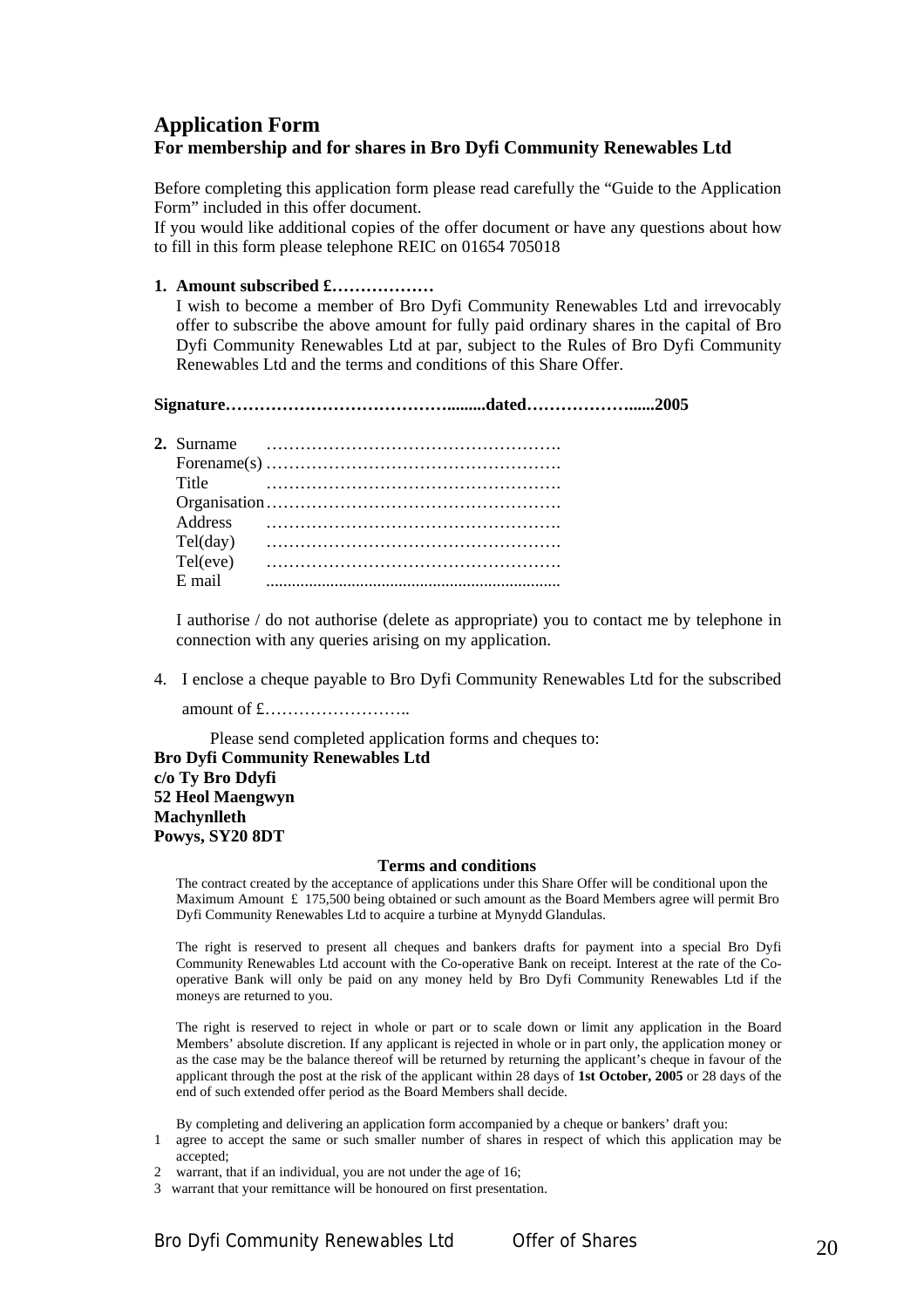# <span id="page-21-0"></span>**Appendix A – Summary of BDCR Accounts for 2003 and 2004**

# **BRO DYFI COMMUNITY RENEWABLES LIMITED**

# **PROFIT AND LOSS ACCOUNT FOR THE YEAR ENDED 31 DECEMBER 2003**

|                                                                                       | <b>Notes</b> | 2003<br>£             | 2002<br>£ |
|---------------------------------------------------------------------------------------|--------------|-----------------------|-----------|
| <b>Turnover</b>                                                                       | 1            | 3,351                 |           |
| Operating expenses<br>Turbine depreciation                                            |              | (318)<br>(3,793)      |           |
| <b>Gross Profit</b>                                                                   |              | (760)                 |           |
| Administrative expenses<br>Grant Income released<br>Grant income released to reserves |              | (196)<br>2,195<br>536 | (612)     |
| <b>Operating profit</b>                                                               | $\mathbf{2}$ | 1,775                 | (612)     |
| Other interest receivable and similar income                                          |              | 33                    | 76        |
| Profit on ordinary activities before taxation                                         |              | 1,808                 | (536)     |
| Tax on profit on ordinary activities                                                  |              |                       |           |
| Profit on ordinary activities after taxation                                          |              | 1,808                 | (536)     |
| Members share interest                                                                |              | 1,272                 |           |
| Retained profit (loss) for the year                                                   |              | 536                   | (536)     |

The profit and loss account has been prepared on the basis that all operations are continuing operations.

There are no recognised gains and losses other than those passing through the profit and loss account.

| Gross Return to Members | 3.39% |
|-------------------------|-------|
| EIS Investor            | 4.24% |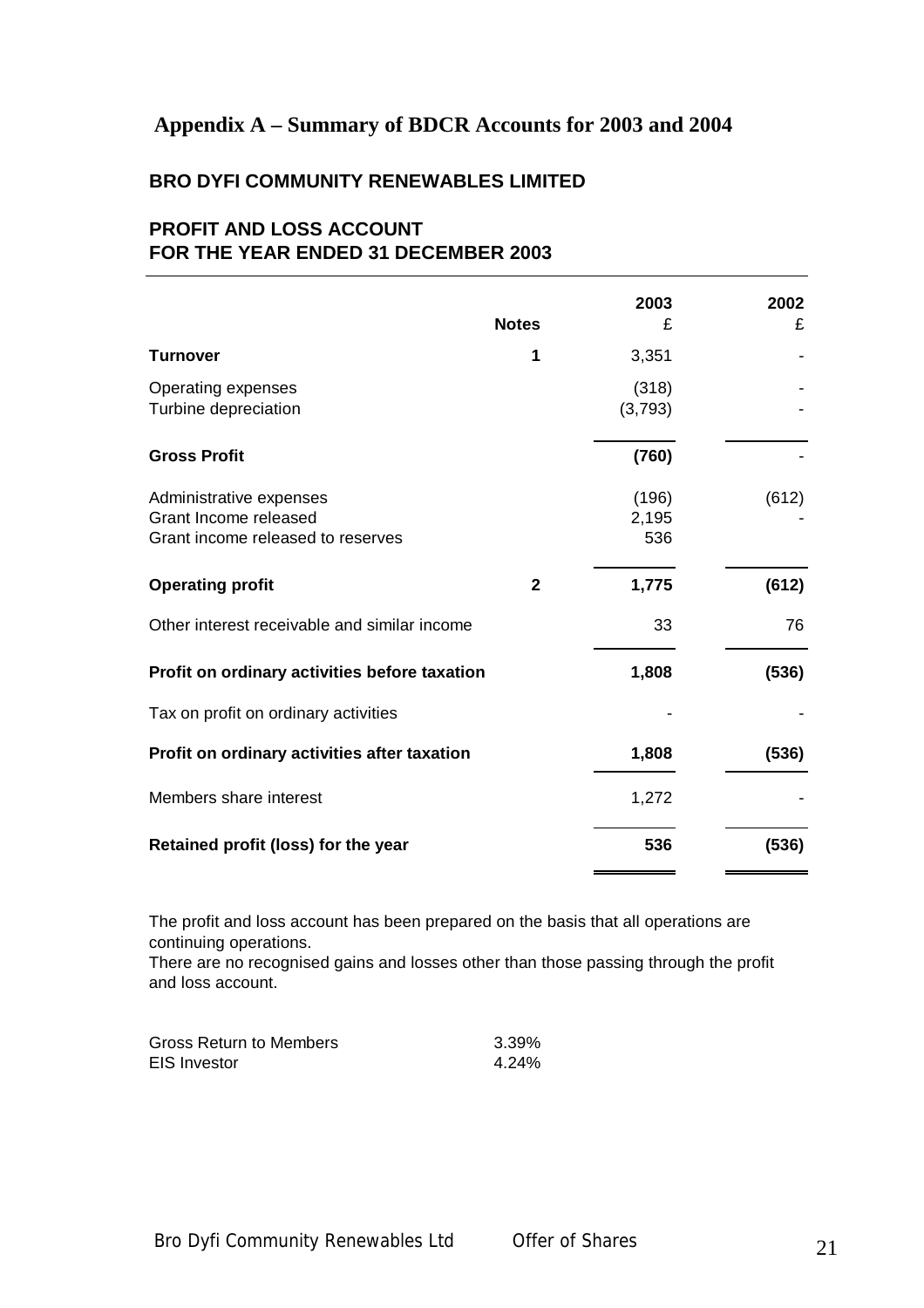## **BRO DYFI COMMUNITY RENEWABLES LIMITED**

# **BALANCE SHEET AS AT 31 DECEMBER 2003**

|                                                                    | <b>Notes</b>            | 2003<br>£      | £         | 2002<br>£        | £               |
|--------------------------------------------------------------------|-------------------------|----------------|-----------|------------------|-----------------|
| <b>Fixed assets</b>                                                |                         |                |           |                  |                 |
| Tangible assets                                                    | $\overline{\mathbf{4}}$ |                | 72,073    |                  | 64,520          |
| <b>Current assets</b><br>Debtors<br>Cash at bank and in hand       | 5                       | 1,886<br>7,990 |           | 15,113<br>23,707 |                 |
|                                                                    |                         | 9,876          |           | 38,820           |                 |
| <b>Creditors: amounts falling due</b><br>within one year           | 6                       | (5, 727)       |           | (22, 651)        |                 |
| Net current (liabilities)/assets                                   |                         |                | 4,149     |                  | 16,169          |
| Total assets less current liabilities                              |                         |                | 76,222    |                  | 80,689          |
| Creditors: amounts falling due after<br>one year                   | 7                       |                | (38, 722) |                  | (43, 725)       |
|                                                                    |                         |                | 37,500    |                  | 36,964          |
| <b>Capital and reserves</b><br>Called up share capital<br>Reserves | 8<br>9                  |                | 37,500    |                  | 37,500<br>(536) |
| Shareholders' funds - equity int                                   | 10                      |                | 37,500    |                  | 36,964          |

These financial statements have been prepared in accordance with the special provisions of Part VII of the Companies Act 1985 relating to small companies.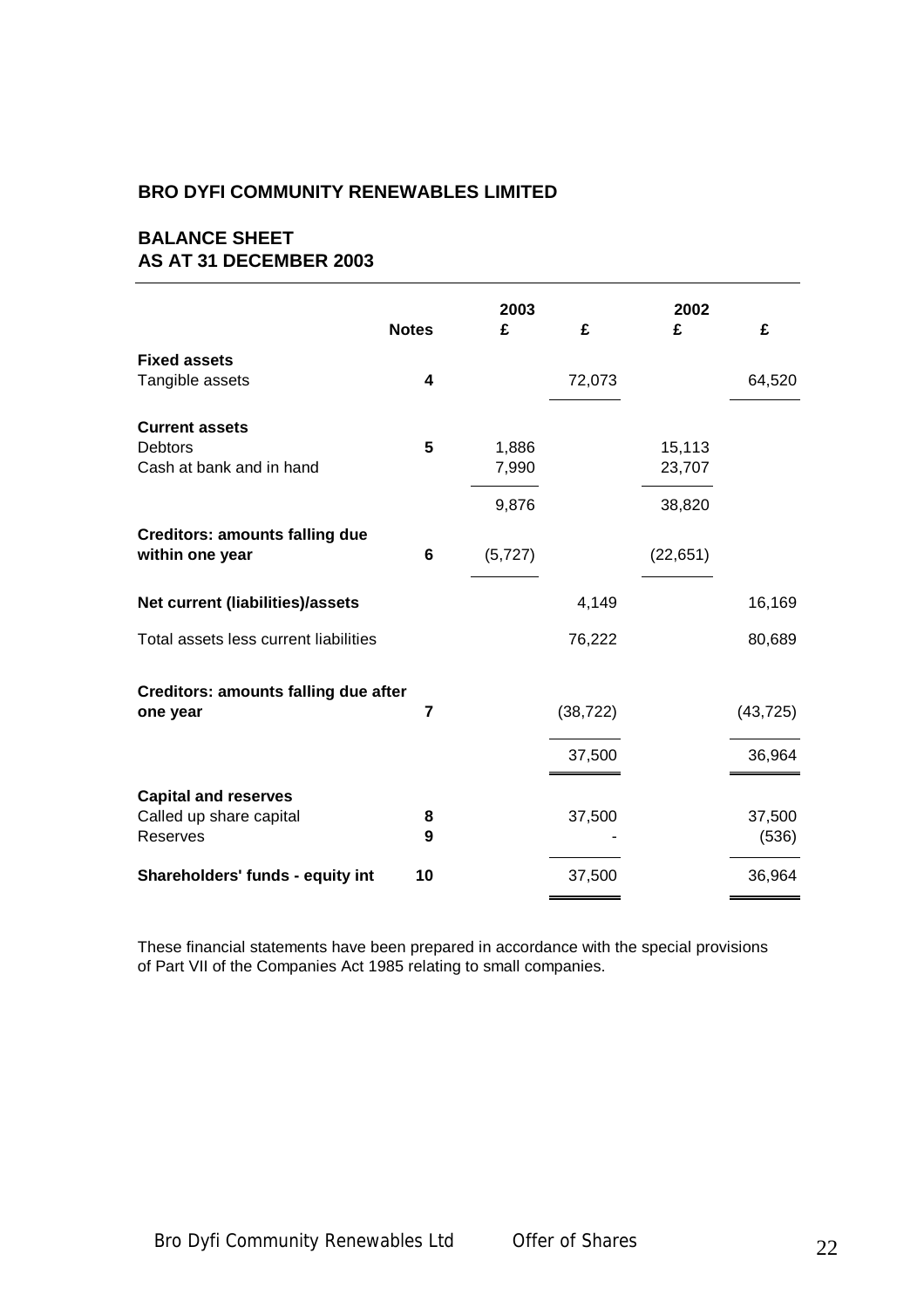## **BRO DYFI COMMUNITY RENEWABLES LIMITED**

# **PROFIT AND LOSS ACCOUNT FOR THE YEAR ENDED 31 DECEMBER 2004**

|                                                                                                                                                                                                                  | <b>Notes</b> | 2004<br>£                                 | 2003<br>£                  |
|------------------------------------------------------------------------------------------------------------------------------------------------------------------------------------------------------------------|--------------|-------------------------------------------|----------------------------|
| <b>Turnover</b>                                                                                                                                                                                                  | 1            | 5,727                                     | 3351                       |
| Operating expenses<br>Turbine depreciation                                                                                                                                                                       |              | (1,584)<br>(5,058)                        | (318)<br>(3,793)           |
| <b>Gross Profit</b>                                                                                                                                                                                              |              | (915)                                     | (760)                      |
| Administrative expenses<br>Grant Income released against VC17<br>Grant Income released against MS4 Feasibility<br>Grant income released to reserves/ from prev. year<br><b>Grant Expenditure-MS4 Feasibility</b> |              | (249)<br>2,926<br>4,950<br>503<br>(5,500) | (196)<br>2,195<br>536<br>0 |
| <b>Operating profit</b>                                                                                                                                                                                          | $\mathbf{2}$ | 1,715                                     | 1,775                      |
| Other interest receivable and similar income                                                                                                                                                                     |              | 35                                        | 33                         |
| Profit on ordinary activities before taxation                                                                                                                                                                    |              | 1,750                                     | 1,808                      |
| Tax on profit on ordinary activities                                                                                                                                                                             |              |                                           |                            |
| Profit on ordinary activities after taxation                                                                                                                                                                     | 3            | 1,750                                     | 1,808                      |
| Members share interest                                                                                                                                                                                           |              | (1,750)                                   | (1,272)                    |
| Retained profit (loss) for the year                                                                                                                                                                              |              | $\bf{0}$                                  | 536                        |

The profit and loss account has been prepared on the basis that all operations are continuing operations.

There are no recognised gains and losses other than those passing through the profit and loss account.

| Gross Return to Members | 4.67% |
|-------------------------|-------|
| <b>EIS Investor</b>     | 5.83% |